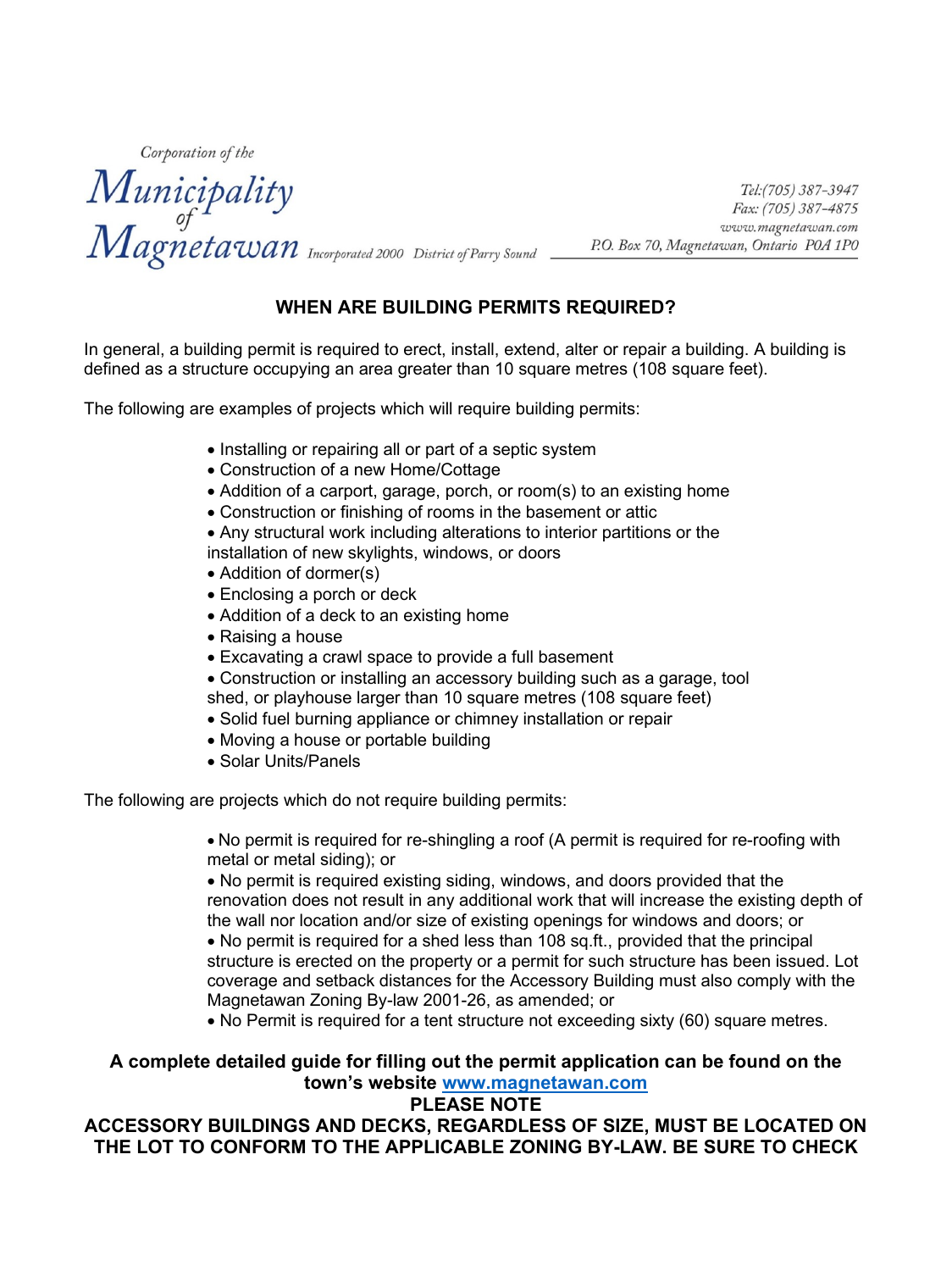#### **WITH ZONING TO ENSURE COMPLIANCE WITH THE ZONING BY-LAW WHETHER OR NOT YOU REQUIRE A BUILDING PERMIT.**

#### **PLANNING YOUR PROJECT**

During the preliminary planning (feasibility) stage of your project it is imperative that you determine what Zoning By-laws apply to your property. Zoning By-laws regulate the use, size, location and types of buildings permitted on a parcel of land. The information you will require from the Zoning By-law will include:

- Minimum building setbacks (distance from the buildings to the property lines)
- Building height restrictions
- Total building floor area and lot coverage permitted
- Accessory Building zoning information is available on the Municipality of Magnetawan Website [www.magnetawan.com.](http://www.magnetawan.com/) This information will provide a general overview of Zoning requirements, maximum height and required setbacks and other items.

#### **WHAT IF MY PROJECT WILL NOT COMPLY WITH THE ZONING BY-LAW?**

Zoning By-laws are designed to control the use, location, and massing of buildings on a lot, however, in some situations it may be impossible to work within the set regulations. In such a case you, as the homeowner, may apply for a Minor Variance or Re-Zoning to the Municipality of Magnetawan Council. This process is a public process. Be aware that an approximate timeline for these processes from start to finish is two months. A completed application with the current fee of \$650 must be submitted to the Planning Department. These applications can be obtained from the Municipal office. The application will proceed to a public hearing. If Council deems your proposal to be appropriate, they have the authority to grant you permission to vary from the specified zoning provisions. Be advised that a building permit will NOT be issued prior to the 20-day appeal period after the hearing. For further information you can contact our planning department at 705-387-3947.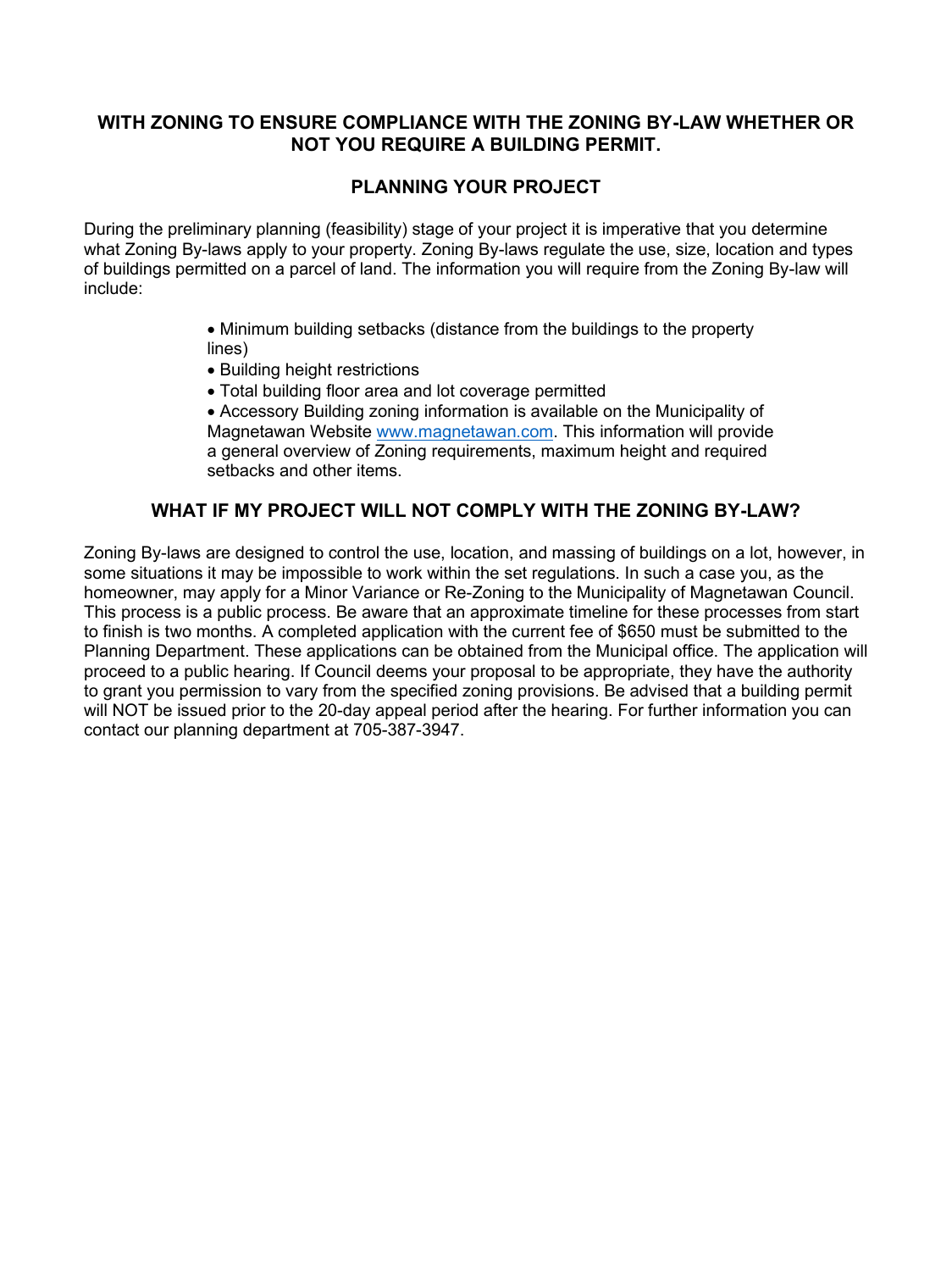Corporation of the Municipality<br>
of Fax: (705) 387-3947<br>
Magneta Wan Incorporated 2000 District of Parry Sound P.O. Box 70, Magnetawan, Ontario POA 1PO

#### **APPLYING FOR A BUILDING PERMIT**

An application for a Building Permit can be obtained from the Building Department in the Municipal Office. With your application you will be required to submit detailed construction drawings and sufficient information for us to establish that your project complies with the Ontario Building Code, the Municipality of Magnetawan Zoning By-law, and all other applicable laws.

The following items are required to be submitted as a complete application. If all the appropriate information is not provided, the application will be returned as incomplete.

1. The completed Ontario Application Form and all applicable schedules.

[ ] Application [ ] Schedule 1 [ ] Schedule 2 [ ] EFF

2. Two (2) sets of all drawings and plans.

**All drawings must be drawn to scale fully dimensioned and be of professional quality. This includes a detailed site plan with the required information.**

3. Return this Checklist with the appropriate boxes checked next to the drawings etc. you have submitted.

4. For a Change of Use, plumbing or other permit not listed below, contact the Building Department.

#### **New Building, Addition and Renovation:**

Also include items from above:  $\begin{bmatrix} 1 \\ 1 \end{bmatrix}$  1.  $\begin{bmatrix} 1 \\ 2 \end{bmatrix}$  3.  $\begin{bmatrix} 1 \\ 3 \end{bmatrix}$ 

It may be possible to combine certain drawings with others, as long as all the necessary design information is provided (i.e. plumbing, mechanical & electrical services).

- ( ) Site Plan ( ) Building Elevations ( ) Floor Plan
- ( ) Framing Plan ( ) Electrical Service Plans ( ) Section & Detail Plans
- ( ) Roof Plans ( ) Plumbing Plans ( ) Foundation Plans
- ( ) Heating Ventilation Air Conditioning Plan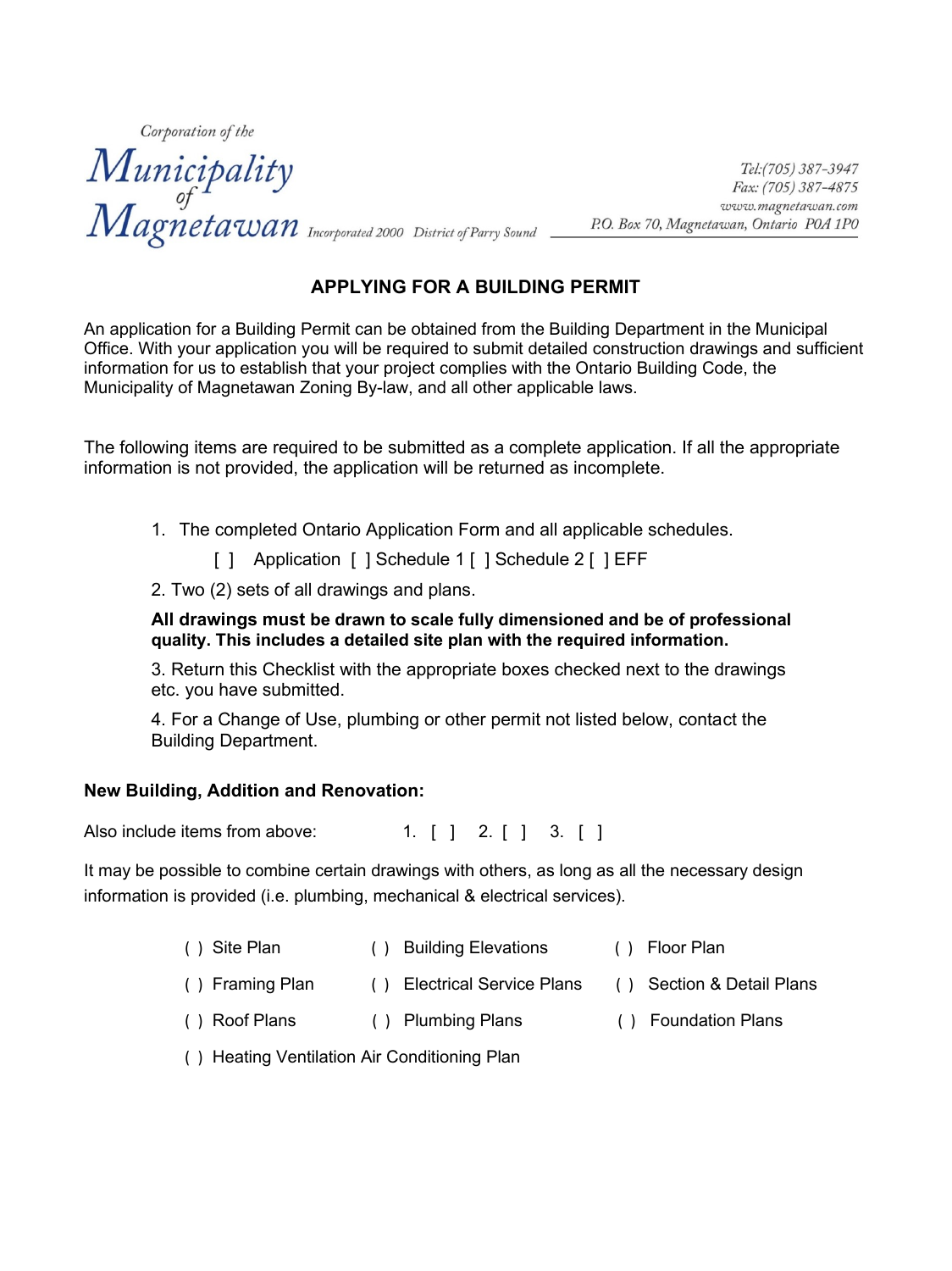#### **Deck Attached or Unattached to a Structure:**

Also include items from above:  $\begin{bmatrix} 1 \\ 1 \end{bmatrix}$  1.  $\begin{bmatrix} 1 \\ 2 \end{bmatrix}$  3.  $\begin{bmatrix} 1 \\ 3 \end{bmatrix}$ ( ) Site Plan ( ) Building Elevations ( ) Floor Plan ( ) Framing Plan ( ) Section & Detail Plan ( ) Foundation/Pier Plans ( ) Guard Detail **Attached or Detached Garages, Accessory Buildings, Carports and Storage Sheds:** Also include items from above:  $\begin{bmatrix} 1 \\ 1 \end{bmatrix}$  1.  $\begin{bmatrix} 1 \\ 2 \end{bmatrix}$  3.  $\begin{bmatrix} 1 \\ 3 \end{bmatrix}$ 

> ( ) Site Plan ( ) Building Elevations ( ) Floor Plan ( ) Framing Plan ( ) Section & Detail Plan ( ) Roof Plans (if required)

( ) Foundation/Pier Plans

#### **DEMOLITION PERMITS**

If you propose to demolish any structure occupying an area greater than 10 square metres (108 square feet) or part of such a structure, you will require a Demolition Permit. An application must be filed with the Municipality. Process information can be obtained from the Building Department.

#### **SEWAGE SYSTEM**

Approval is required from North Bay Mattawa Conservation Authority for waste disposal systems for a new house, cottage, sleeping cabin, addition or change of use prior to the issuance of a building permit. Proof of this approval by North Bay Mattawa Conservation Authority is required before a building permit is issued. Please contact North Bay Mattawa Conservation Authority at 1- 705-474-5420 for more information.

#### **REQUIRED PERMIT DRAWINGS**

The following list of required drawings should be used as a guide when preparing drawings for submission for a building permit, for a project designed under Part Nine of the Ontario Building Code, which does not require professional design. Any project that requires design by an Architect and/or a Professional Engineer (**Part Three buildings, such as assembly, institutional or large buildings over 600 square meters and multiple dwellings**), will require more comprehensive drawings to illustrate compliance with the Ontario Building Code.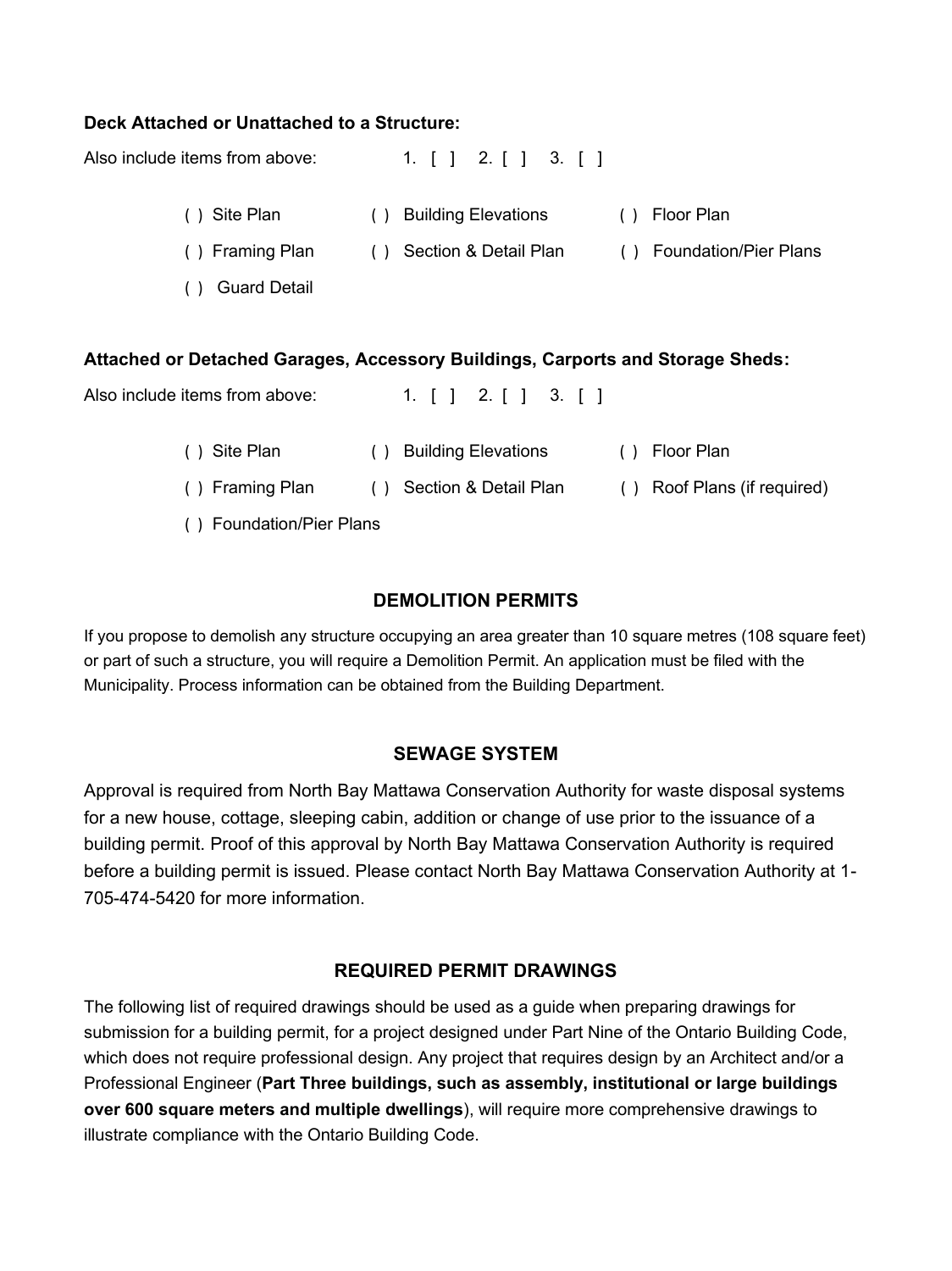The Designer that prepares the permit drawings is responsible to ensure that they provide sufficient information to the Builder to ensure compliance with the requirements of the Ontario Building Code. As of January 1, 2006, all Designers will be required to show proof of meeting qualifications required by the Ministry of Housing.

#### **1. Site Plan**

A Site Plan is required for all building permit applications. The site plan is the first item to be reviewed in the process and requires the following information:

- The location of all existing buildings as well as the proposed, location and design of access routes must be illustrated.
- The setbacks to existing lot lines must be clearly shown.
- The existing and proposed drainage patterns should be illustrated (provide geodetic elevations if in a flood plain, or plan of subdivision)
- The proposed means of storm water disposal (from foundation drains and rainwater leaders) must be illustrated.
- The plan must be to scale and show all property boundaries, adjacent road and water bodies, easements, and right-of-ways. The location of site services should be added to the site plan as well.
- A copy of the deed is required if the site plan has not been prepared by an Ontario Land Surveyor. Should include the location and dimensions of all buildings and septic systems.

#### **CONSTRUCTION DRAWING**

When planning your project, keep in mind the use of acceptable solutions prescribed in the Ontario Building Code is the most common and often the most efficient way to build. The use of material and systems "not" prescribed in the acceptable solutions section of the Ontario Building Code will require professional design by an Architect, Professional Engineer, or both. This method provides you with many more options but can be somewhat more time consuming and expensive. Should you require assistance with your design, please consult the yellow pages under Drafting Services, Architects, Engineers or Building Contractors.

Please be advised that the Building Department and Inspectors cannot under law propose or design any individual plans for the applicant.

#### **1. Floor Plans**

- All rooms must be labeled to illustrate their intended use.
- The location of doors, windows, plumbing fixtures, and stairs must be clear.

• Structural information for the roof or floor above may also be illustrated on the floor plan for simple projects, as well as mechanical and electrical information. The plans must be to scale, with a separate plan for each storey, including basement. If the project is an addition, the layout of the existing floor plan is also required.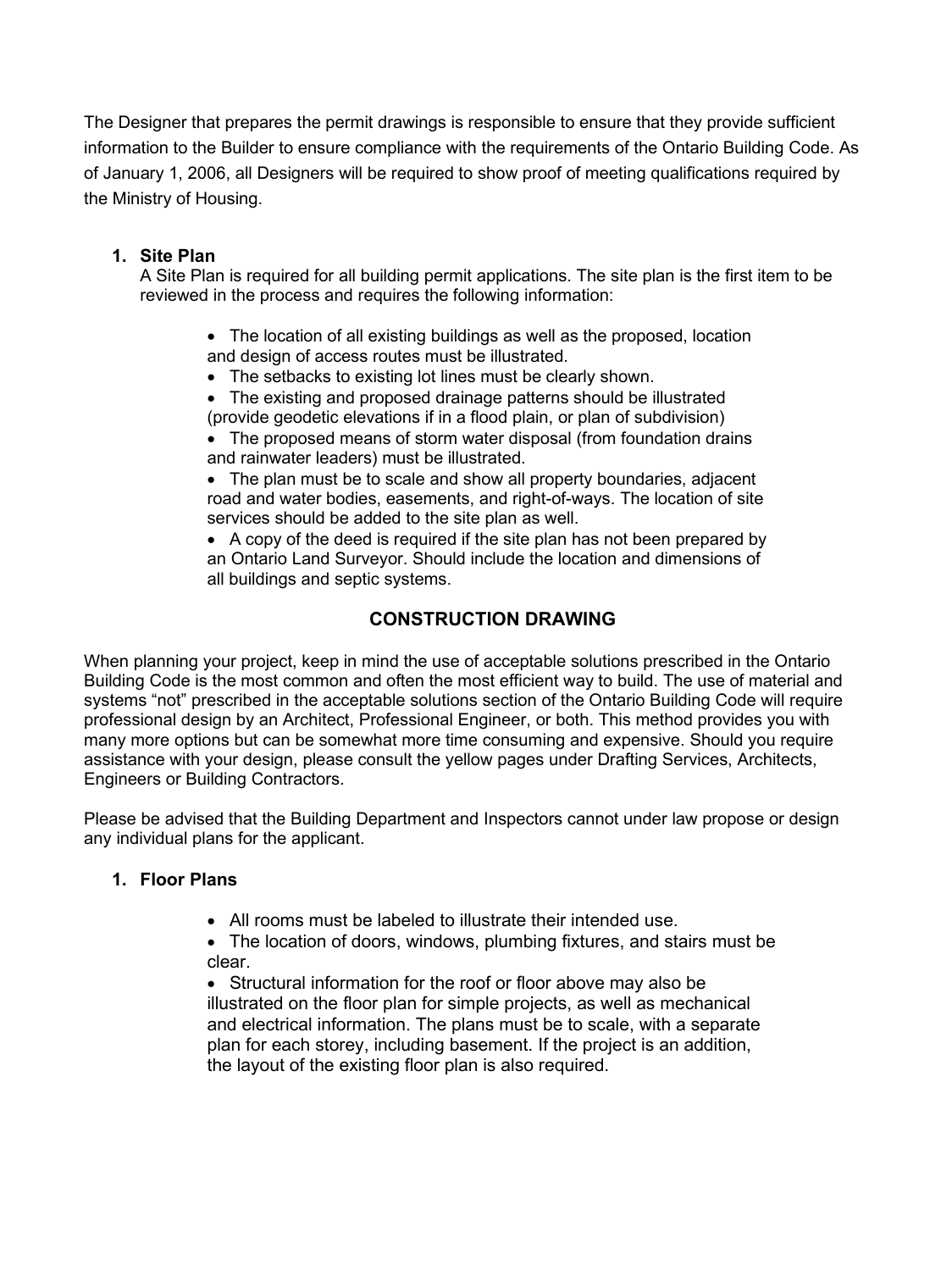#### **2. Foundation Plans**

• The size and type of materials used for the foundation must be specified.

• The location of all footings, including column and pier footings must be illustrated.

• The location and type of any required drainage should be illustrated. The location of plumbing and electrical services can be added on this drawing.

• The soil conditions on the proposed building site must be indicated.

#### **3. Framing Plans**

For simple projects, the framing can be shown on the floor plans.

• The size and location of all structural members must be clear. The spans for beams should be indicated.

• The specifications for engineered lumber must be provided (e.g. truss drawings)

• All loads must be safely transferred to the foundations; sufficient information must be provided on the drawings to verify this.

• The type of framing materials must be specified (e.g. S.P.F. metal, etc.)

#### **4. Roof Plans**

• May be illustrated on the floor plans for simple projects. Roof slope and any roof mounted equipment must be shown.

• The specifications for engineered lumber must be provided (e.g. truss drawings)

#### **5. Sections and Details**

• Cross-sections will illustrate all the materials that make up the wall, floor, and roof systems.

• Adequate information shall be included to be able to determine the location of insulation, air barrier, vapor barrier, structural members, sheeting, stairs, fireplaces, backfill height, bracing and required connections, for example.

#### **6. Building Elevations**

• Show proposed grade at each elevation of the building. Windows, doors, roof slopes, decks, chimneys, etc., should be clearly illustrated.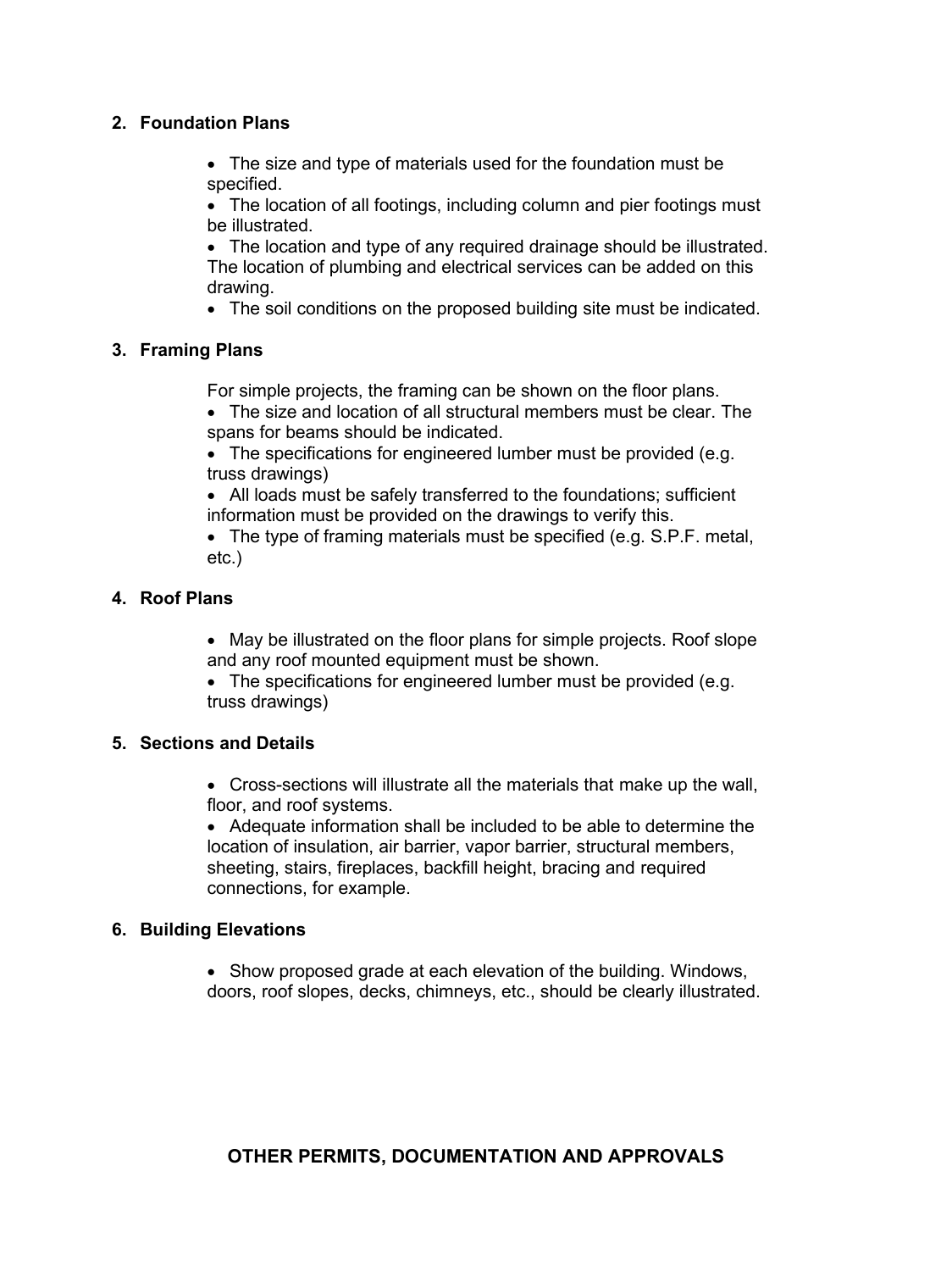#### **1. Electrical Drawings**

• Show location of lights, smoke alarms, carbon monoxide detectors, switching and other electrical components required under the Ontario Building Code.

• Note: Contact Hydro One for permits required under the Electrical Code.

#### **2. Heating, Ventilation and Air Conditioning Drawings**

- Indicate the locations of supply and return air openings for heating and ventilation.
- Provide heat loss calculations and duct design information.
- Provide location and description of HVAC (Heating, Ventilation and Air Conditioning) units and ventilation design summary.

• Provide wood stove and fireplace locations and required clearance measurements.

#### **3. Plumbing Drawings or Licensed Plumber Application**

- Show all plumbing fixtures, including rough-ed fixtures.
- Provide information on pipe sizing, material, appliances, devices and fixtures used.

• Note: If plumbing application provided by licensed plumber then drawings are not required. (Residential only)

#### **PLEASE NOTE BELOW**

#### **Sewage System File Review and/or Permit.**

If your project includes new construction, reconstruction, renovation, an addition or even a change of use of any building with human occupancy you must have a review of the sewage system to see if it is adequate for the proposed project. To do this you must contact the North Bay-Mattawa Conservation Authority in North Bay at 705-474-5420 or [www.nbmca.on.ca.](http://www.nbmca.on.ca/) They will determine and provide approval if your sewage system is adequate for the proposed project. If the system is not adequate you would have to apply to them for a permit to install or upgrade a sewage system. A copy of your file review approval and any required sewage system permits must be included with this building permit application.

#### **Ministry of Natural Resources Work Permit.**

If your project involves a dock that has a total area of cribbing which exceeds 160 square feet, you must get a work permit from the Ministry of Natural Resources in Bracebridge at 705-646- 5510 or [www.ontario.ca/shorelineworkpermit.](http://www.ontario.ca/shorelineworkpermit) This includes new construction, additions, and repairs to cribbing where work will be done on the lake bottom. Repairs to cribbing above the water line would not require a work permit. Keep in mind that the area of 160 square feet is a total of all crib areas. For example, if you are adding a 10 square foot crib to a dock that already has 200 square feet of cribbing a permit would be required.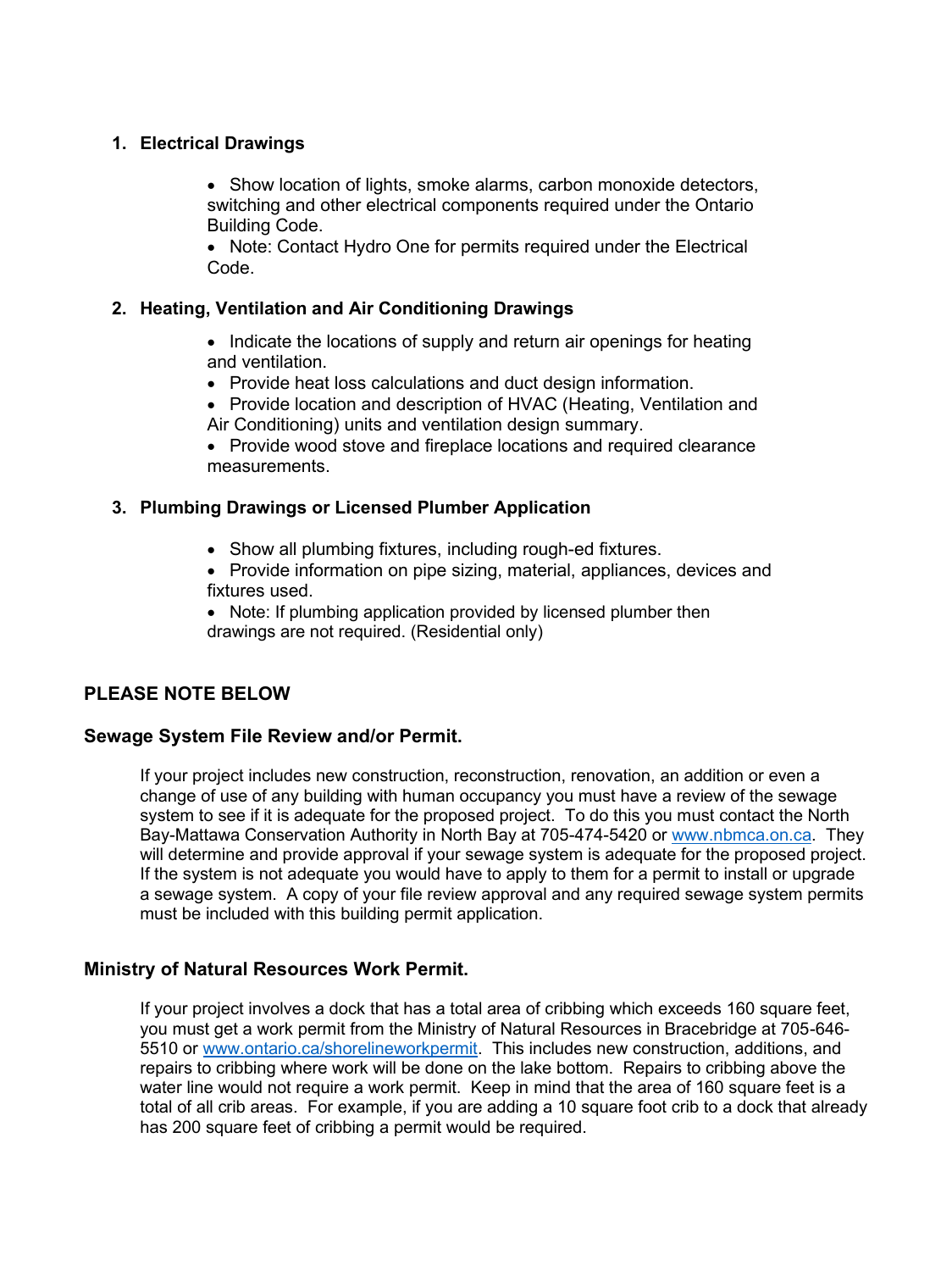#### **Department of Fisheries and Oceans Request for Project Review.**

If your project requires a work permit from the Ministry of Natural Resources, they will contact the Department of Fisheries and Oceans for project review. But keep in mind that some work you do near the water may not require a Ministry of Natural Resources work permit and then it is your responsibility to contact a Senior Biologist at the Department of Fisheries and Oceans in Parry Sound at 705-746-2196 or [www.dfo-mpo.gc.ca.](http://www.dfo-mpo.gc.ca/)

#### **Engineer's Dock Report.**

If you are repairing or altering a dock that supports an existing boathouse, then engineer approved drawings of that dock are required. Part of passing the final inspection would be for you to obtain a final site review from the engineer who designed the dock, and if it is a steel dock a letter from the certified welder who performed the work. **Welder's Steel Dock Report will be required.**

#### **Minimum Distance Separation I or II (MDS I/MDS II).**

If your project involves the construction or addition to a dwelling on a lot that is adjacent to a livestock facility, you must include a Minimum Distance Separation I calculation form. This form is available from the Ministry of Agriculture, Food and Rural Affairs at 1-888-466-2372 and [www.omafra.gov.on.ca](http://www.omafra.gov.on.ca/) or at the Town Office. If your project is actually the construction or addition to a livestock facility, including manure storage, then you must include a Minimum Distance Separation II calculation form with your building permit application. This is available at the same locations as MDS I.

#### **Nutrient Management Strategy**

In addition to the MDS calculations just mentioned, a project involving the construction or addition to a livestock facility on a farm with more than 5 Nutrient Units must submit a Nutrient Management Strategy, approved by the Ontario Ministry of Agriculture, Food and Rural Affairs.

#### **Ministry of Transportation**

If you are considering constructing or renovating a house/barn/shed, drilling a well, installing a swimming pool, etc. close to or adjacent a provincial highway, you may require a residential Building and Land Use Permit. Permits can be obtained via Corridor Management Office at [www.mto.gov.on.ca](http://www.mto.gov.on.ca/)

#### **\*Note regarding Laneways\***

Laneways should be indicated on the site plan submitted with your application. If your project involves the development of a previously vacant property the site plan should indicate the length, width, overhead clearance, radius of change of directions and slope of the laneway.

To provide for access for Emergency Services laneways must meet the following criteria;

- 1) 6 meters (20 feet) wide.
- 2) 4 meters (13 feet) overhead clearance.
- 3) Maximum 12-degree slope.
- 4) A minimum 9 meter (30 feet) outside radius to a change in direction.
- 5) Laneways over 15 meters (50 feet) long from road to building, to have a minimum 18-meter (60 feet) diameter turn-around area.

#### **PERMIT FEES & PERMIT APPLICATION PROCESS**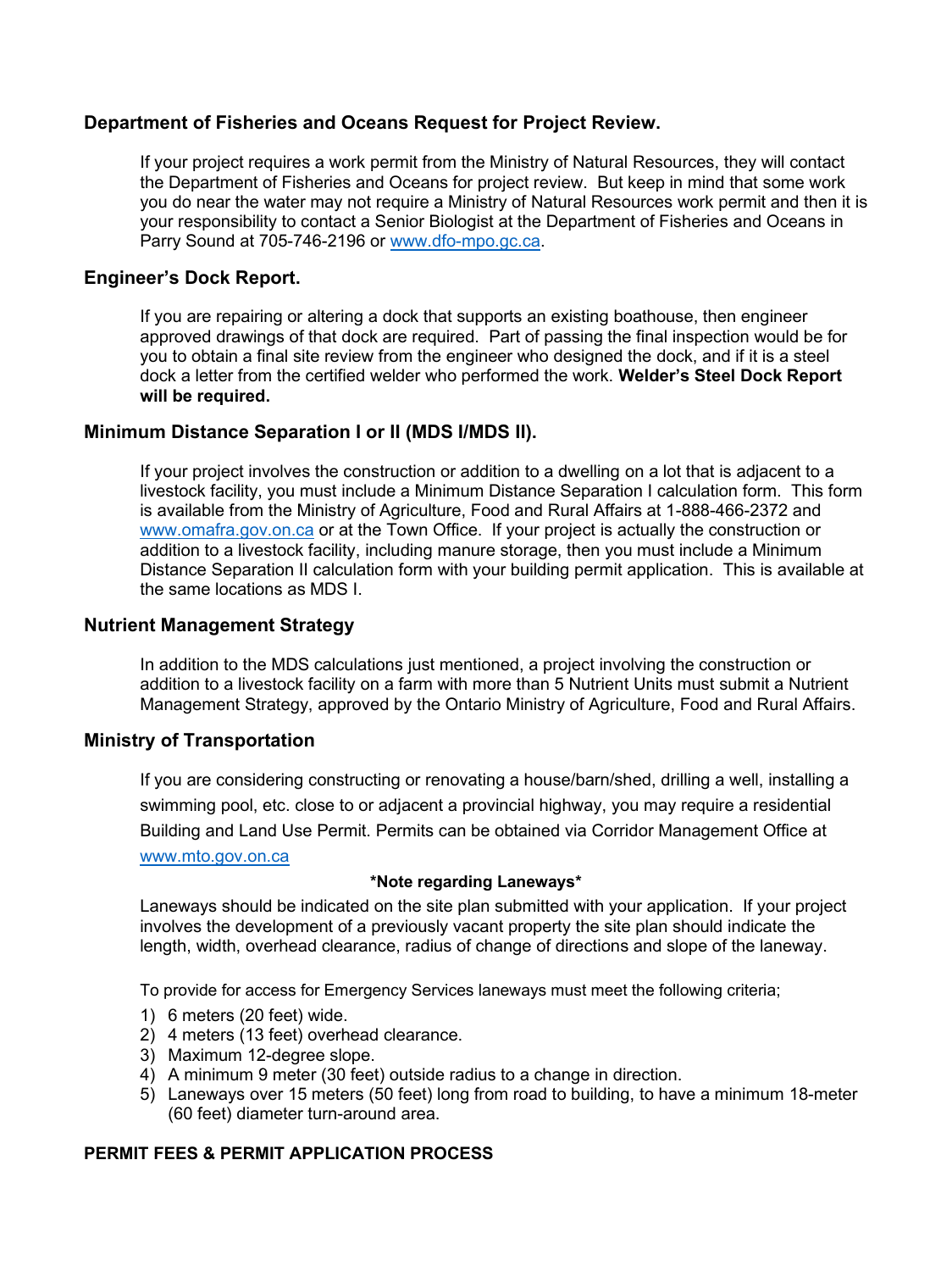Building Permit and other applicable fees will be calculated after your application is reviewed by the various departments within the Municipality. Remember, until such fees are paid a Building Permit has not been issued. Any construction prior to a permit being issued may result in legal action. If in the process of reviewing the application, it is found additional information is required and if we are unable to contact you by phone we will forward a letter to you stating specifically what is required in order for us to continue the processing. It is suggested that you respond to our requests for information as promptly as possible in order to avoid any further delays in obtaining your permit.

#### **PERMIT FEE SCHEDULE** By-law 2021-34

| <b>Cost Guidelines</b>                   |                                                                                                        |                                                                                                                                                                                              |  |  |  |  |  |  |  |  |  |
|------------------------------------------|--------------------------------------------------------------------------------------------------------|----------------------------------------------------------------------------------------------------------------------------------------------------------------------------------------------|--|--|--|--|--|--|--|--|--|
| \$100.00                                 | + \$15.00 per Thousand                                                                                 |                                                                                                                                                                                              |  |  |  |  |  |  |  |  |  |
| \$100.00                                 |                                                                                                        | Change of Use Permit - Inspection fee only with no Building Permit Issued                                                                                                                    |  |  |  |  |  |  |  |  |  |
| \$100.00                                 | <b>Transfer Permit</b>                                                                                 |                                                                                                                                                                                              |  |  |  |  |  |  |  |  |  |
| \$100.00                                 |                                                                                                        | Searching of Records (Building and Zoning compliance letters)                                                                                                                                |  |  |  |  |  |  |  |  |  |
| \$100.00                                 | Re-inspection                                                                                          |                                                                                                                                                                                              |  |  |  |  |  |  |  |  |  |
| \$50.00                                  |                                                                                                        | Per page for review of revised plans or plans submitted with application and no permit issued                                                                                                |  |  |  |  |  |  |  |  |  |
| \$100.00                                 | +\$50.00 per page for review of revised plans and/or documents to amend an existing Building<br>Permit |                                                                                                                                                                                              |  |  |  |  |  |  |  |  |  |
| \$200.00                                 | Application fee for Alternative Solution Design                                                        |                                                                                                                                                                                              |  |  |  |  |  |  |  |  |  |
| \$200.00                                 | and/or to determine status of dormant files                                                            | Special Inspection Fee to inspect buildings or structures where a request has been made for<br>a final inspection or occupancy/use where the permit has been inactive for more than one year |  |  |  |  |  |  |  |  |  |
|                                          |                                                                                                        | <b>CONSTRUCTION COST GUIDELINES</b> – cost per square foot of floor area                                                                                                                     |  |  |  |  |  |  |  |  |  |
| <b>Residential Unit:</b>                 |                                                                                                        |                                                                                                                                                                                              |  |  |  |  |  |  |  |  |  |
| <b>Single Storey House</b>               |                                                                                                        | \$175.00 minimum per square foot                                                                                                                                                             |  |  |  |  |  |  |  |  |  |
| Two Storey House (1 <sup>st</sup> floor) |                                                                                                        | \$150.00 minimum per square foot                                                                                                                                                             |  |  |  |  |  |  |  |  |  |
| <b>Each Additional Storey</b>            |                                                                                                        | \$75.00 minimum per square foot                                                                                                                                                              |  |  |  |  |  |  |  |  |  |
| <b>Attached Garage</b>                   |                                                                                                        | \$40.00 minimum per square foot                                                                                                                                                              |  |  |  |  |  |  |  |  |  |

#### **Cottage / Recreational Dwelling:**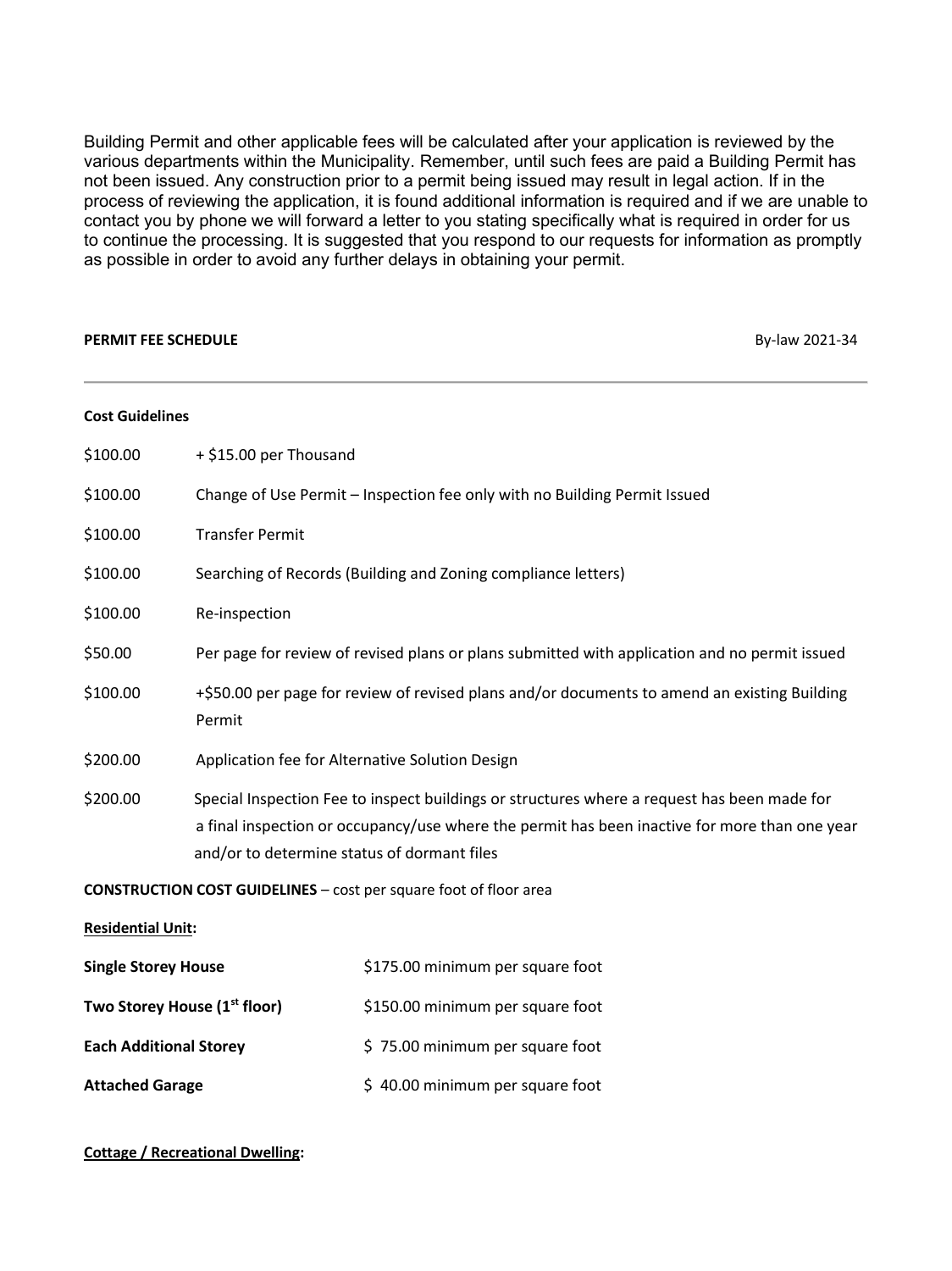| <b>Dwelling with Basement</b>         | \$175.00 minimum per square foot |
|---------------------------------------|----------------------------------|
| <b>Dwelling on Piers / Frost Wall</b> | \$125.00 minimum per square foot |
| <b>Dwellings on Slab</b>              | \$125.00 minimum per square foot |
| <b>Each Additional Storey</b>         | \$75.00 minimum per square foot  |
| <b>Garage / Farm Buildings:</b>       |                                  |
| Garage / Shed on Slab                 | \$40.00 minimum per square foot  |
| Garage / Shed no floor                | \$30.00 minimum per square foot  |
| <b>Barns / Outbuildings located</b>   |                                  |
| <b>On Assessed Farm Lands</b>         | \$25.00 minimum per square foot  |
| Commercial - Industrial:              |                                  |
| <b>Based on cost priceor</b>          | \$95.00 minimum per square foot  |
| <b>Renovations:</b>                   | Based on cost price estimates    |
| Decks / Porches / Additions:          | \$50.00 per square foot          |
| <b>Demolition Permits:</b>            | \$15.00 minimum per square foot  |

The cost construction guidelines are only a guideline. The Chief Building Official may place a valuation on the cost of the proposed work as per Building By-law.

**Note: Building without a permit and/or construction without a permit fees are doubled.** 

#### **PERMIT ISSUANCE**

Your building permit will be at the front counter upon completion of our review of your submission

**NOTE**: All fees must be paid before the building permit will issued.

The Building Permit Card must be posted on the construction site for the inspector to verify at all times. The permit drawings and documents must also be available on site for use by the various inspectors assigned to your project. Please read the permit documents thoroughly before commencing construction. The construction must be in compliance with the plans and documents issued with your permit. Any deviation from the approved drawings must be reported to the Chief Building Official in the form of an Amendment. Please contact the Building Department should this situation arise since, depending on the degree of change, amendments can get quite complicated.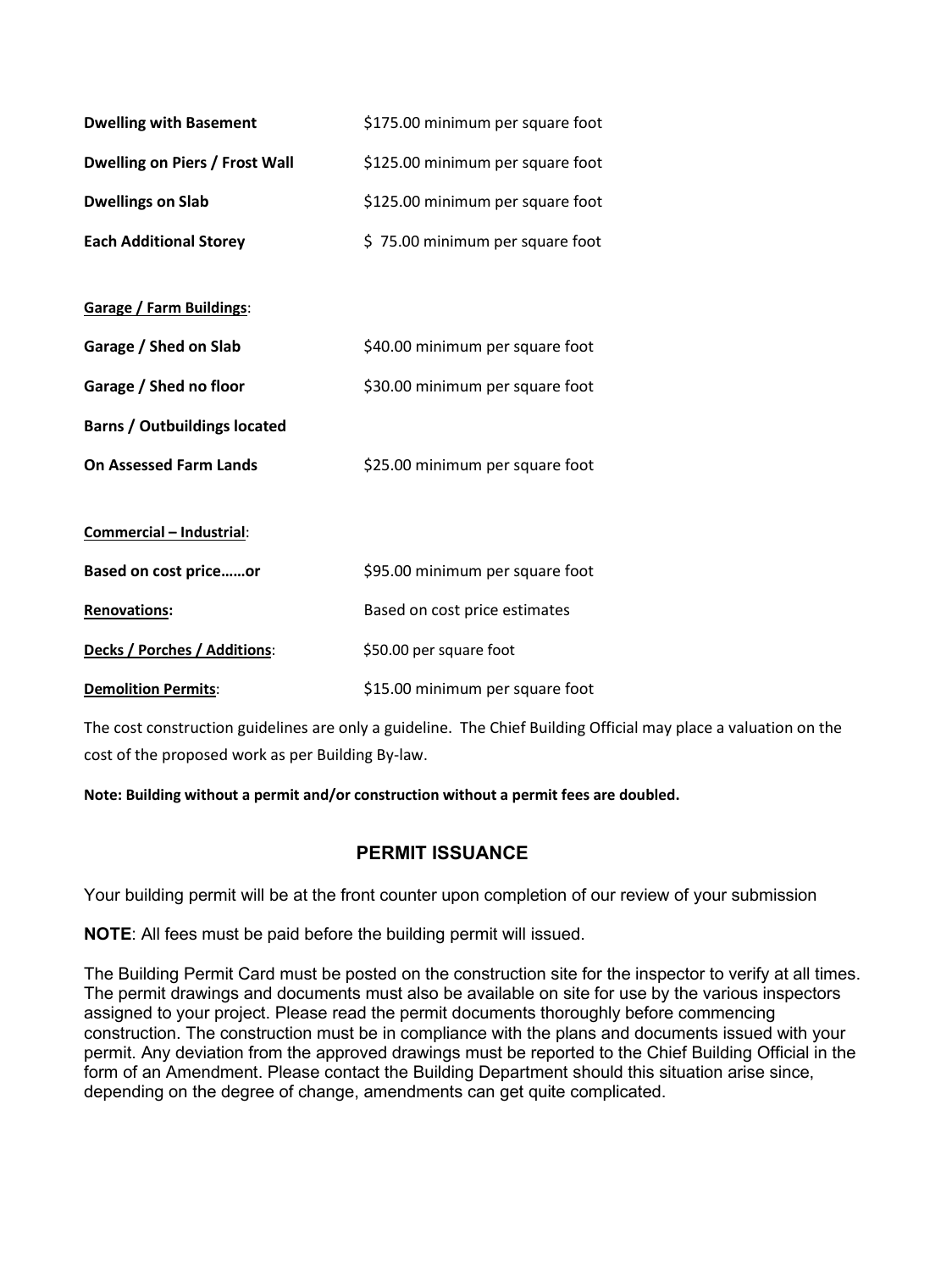

# **LETTER OF AUTHORIZATION**

# **AUTHORIZATION FOR AN APPLICATION FOR A BUILDING PERMIT BY A PERSON OTHER THAN LEGAL OWNER.**

|                                                                                                     | being the legal                    |
|-----------------------------------------------------------------------------------------------------|------------------------------------|
| owner of the property described as lot                                                              | , Concession                       |
| , Parcel $#$                                                                                        | on Plan #                          |
|                                                                                                     | located within the                 |
| Municipality of Magnetawan, in the District of Parry Sound.<br>municipally known as (civic address) |                                    |
|                                                                                                     | <b>Tax Assessment</b>              |
| Roll #                                                                                              | hereby authorize<br>, to submit an |
| application for a building permit on my behalf for the above noted<br>property.                     |                                    |

 $\mathcal{L}_\text{max}$  and  $\mathcal{L}_\text{max}$  and  $\mathcal{L}_\text{max}$  and  $\mathcal{L}_\text{max}$  and  $\mathcal{L}_\text{max}$  and  $\mathcal{L}_\text{max}$ 

Signature of Legal Owner

 $\mathcal{L}_\text{max}$  , where  $\mathcal{L}_\text{max}$  is the set of  $\mathcal{L}_\text{max}$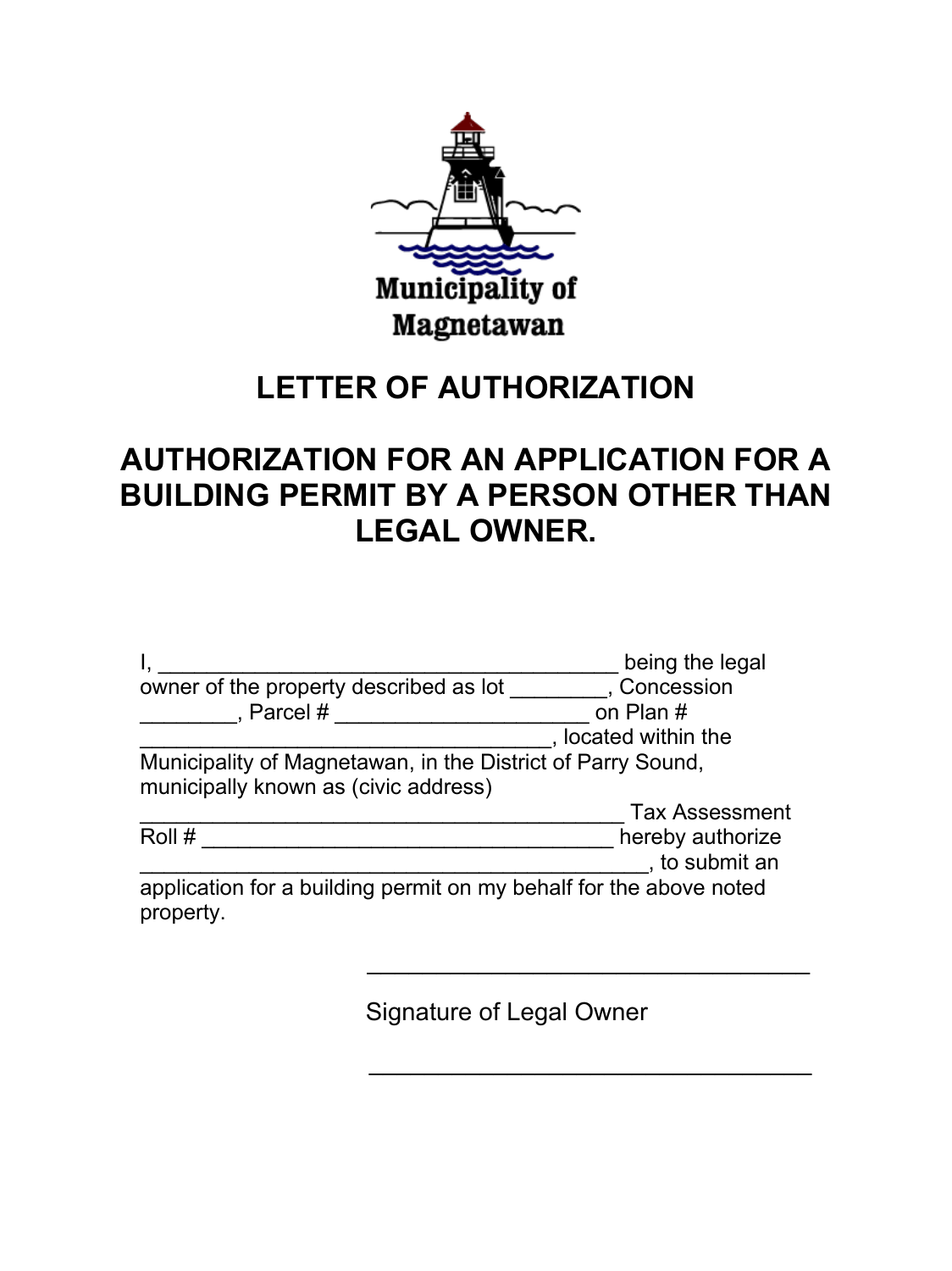## Date Signed

### **APPLICATION TO TRANSFER A BUILDING PERMIT**

| Address: (Print)              |
|-------------------------------|
|                               |
| <b>Permit Transferred To:</b> |
| (Print Name)                  |
| (Print Address)               |
|                               |
| Work No.                      |

I, the undersigned, understand that the transfer of a Permit shall not be deemed to be a waiver of any of the provisions of any By-laws or requirements under the Building Code Act, or Regulations made thereunder, notwithstanding anything included in or omitted from the plans or other materials filed in support of or in connection with the Building Permit.

I acknowledge that in the event that the permit is transferred, any changes to plans or specifications filed for the Building Permit, is prohibited, unless first authorized by the Chief Building Official, and such changes could result in an Order to Comply, and/or a charge being preferred and a summons issued by the Provincial Court.

I acknowledge that in the event that the Chief Building Official seeks to enforce the provisions of the Building Code, its Regulations, or this by-law, with respect to the work to be done pursuant to the permit, I shall be responsible for compliance.

Fee \$100.00

 $\mathcal{L}_\mathcal{L} = \mathcal{L}_\mathcal{L} = \mathcal{L}_\mathcal{L} = \mathcal{L}_\mathcal{L} = \mathcal{L}_\mathcal{L} = \mathcal{L}_\mathcal{L} = \mathcal{L}_\mathcal{L} = \mathcal{L}_\mathcal{L} = \mathcal{L}_\mathcal{L} = \mathcal{L}_\mathcal{L} = \mathcal{L}_\mathcal{L} = \mathcal{L}_\mathcal{L} = \mathcal{L}_\mathcal{L} = \mathcal{L}_\mathcal{L} = \mathcal{L}_\mathcal{L} = \mathcal{L}_\mathcal{L} = \mathcal{L}_\mathcal{L}$ Date **Signature (Original Applicant)**  $\mathcal{L}_\mathcal{L} = \mathcal{L}_\mathcal{L} = \mathcal{L}_\mathcal{L} = \mathcal{L}_\mathcal{L} = \mathcal{L}_\mathcal{L} = \mathcal{L}_\mathcal{L} = \mathcal{L}_\mathcal{L} = \mathcal{L}_\mathcal{L} = \mathcal{L}_\mathcal{L} = \mathcal{L}_\mathcal{L} = \mathcal{L}_\mathcal{L} = \mathcal{L}_\mathcal{L} = \mathcal{L}_\mathcal{L} = \mathcal{L}_\mathcal{L} = \mathcal{L}_\mathcal{L} = \mathcal{L}_\mathcal{L} = \mathcal{L}_\mathcal{L}$ Date **Signature (New owner) Date** Signature (New owner)

Date **Chief Building Official**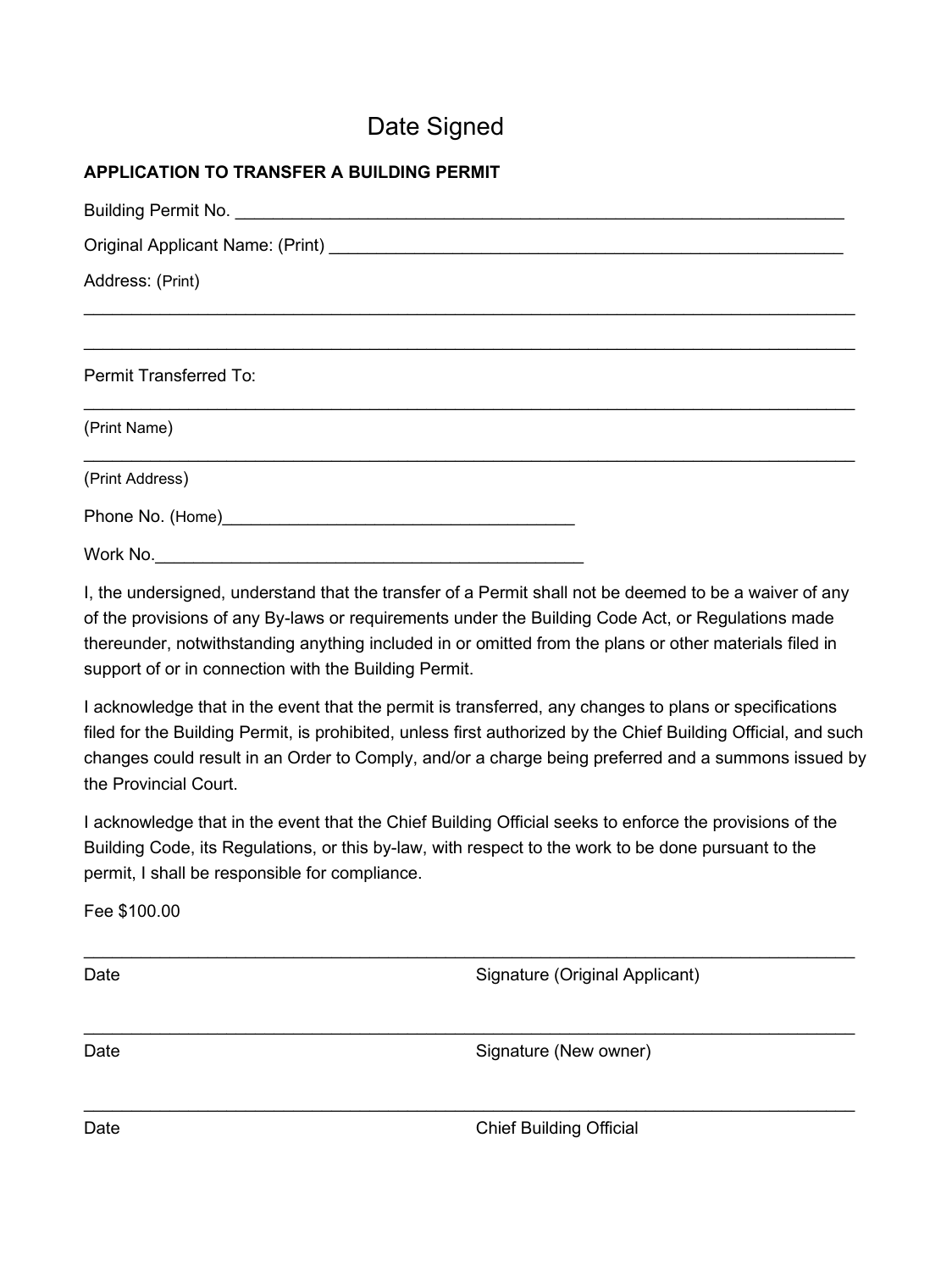Corporation of the **Municipality**<br>
of *Tel:(705)* 387-3947<br>
of *Eax: (705)* 387-4875<br> *Magneta Wan* Incorporated 2000 District of Parry Sound *P.O. Box 70, Magneta wan, Ontario POA* 1PO

#### **THE CONSTRUCTION MUST BE INSPECTED**

The Municipality's Building Inspectors serve you by ensuring that the construction complies with the Ontario Building Code and the reviewed drawings for which the permit was issued. It is mandatory for you to call for inspections. Mandatory inspections are listed on documents, (notices and inspection form) issued with your permit drawings. Please keep it handy for your reference.

The phone number to request an inspection is **705-387-4029**. Please have your permit number available when you call. A **minimum of 48 hours' notice** is required.

The building inspector compiles a report on site at each inspection. You will be given a copy of this report and asked to acknowledge receipt of same. It is the responsibility of the owner to have deficiencies corrected and re-inspected before continuing to the next stage of construction. It must be noted that owners leaving this responsibility with the contractors remain legally responsible for compliance with the Building Code Act and the Ontario Building Code. Before finishing up with your contractors and Trades people, please ensure that inspection requirements are in order and all deficiencies have been discharged.

#### **REQUIRED INSPECTIONS**

**Notice of the following stages of construction MUST be given to the Municipality of Magnetawan Building Department: (705) 387-4029 (48 hrs. notice)** You can request a certain day and time and every effort will be made to accommodate but cannot be guaranteed.

**\*Any changes to the permit drawings must be approved prior to inspection**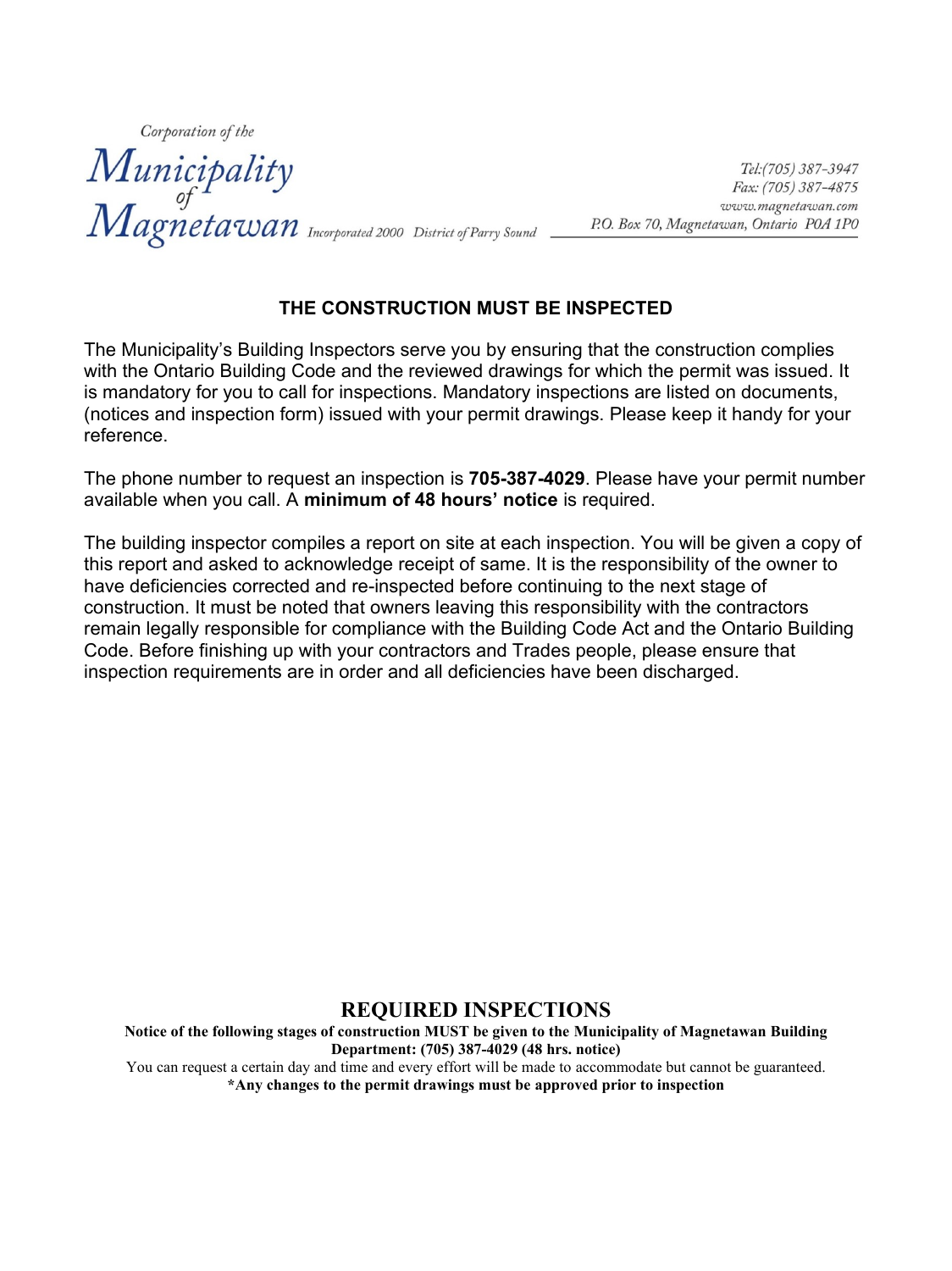Corporation of the<br>
Municipality<br>
of Magnetawan Incorporated 2000 District of Parry Sound

Tel:(705) 387-3947 Fax: (705) 387-4875 www.magnetawan.com P.O. Box 70, Magnetawan, Ontario POA 1PO

| <b>Required</b>                            | <b>Inspection Details</b>                                                                                                                                                                                                                                                                                                 | <b>Notification Date</b> |
|--------------------------------------------|---------------------------------------------------------------------------------------------------------------------------------------------------------------------------------------------------------------------------------------------------------------------------------------------------------------------------|--------------------------|
|                                            |                                                                                                                                                                                                                                                                                                                           |                          |
| $\lceil$ $\rceil$                          | 1) Site Plan Inspection - Upon issuance of the building permit, the inspector<br>may request a pre-construction inspection.                                                                                                                                                                                               |                          |
| $\left[ \ \ \right]$                       | 2) Footings Inspection - When all forms are in place, before concrete is<br>poured. Column footing forms must be in place, as well. If a drainage                                                                                                                                                                         |                          |
|                                            | layer is employed, the inspection must be before the stone layer is placed                                                                                                                                                                                                                                                |                          |
| [ ]                                        | 3) <b>Backfill Inspection -</b> When drainage is complete and any damp-proofing or<br>waterproofing is complete. Any required lateral support must be in place.                                                                                                                                                           |                          |
| $\lceil$ $\rceil$                          | 4) Plumbing Rough-In Inspection (Below) - All below slab plumbing when the<br>required tests are on and prior to covering any pipe.                                                                                                                                                                                       |                          |
| [ ]                                        | 5) Framing Inspection - when all framing is complete and the building is ready<br>to be insulated. Roof must be shingled, and windows installed. If an exterior air<br>barrier is to be employed, it should be installed and complete, as well. It is<br>preferred that the plumbing rough-in is complete simultaneously. |                          |
| [ ]                                        | 6) Plumbing Inspection (Above) - Separate inspection required if plumbing was<br>not complete at time of framing inspection.                                                                                                                                                                                              |                          |
| $\begin{smallmatrix}1\\1\end{smallmatrix}$ | 7) Building Services/Solid Fuel Fired Appliances Inspection-When the<br>ductwork for heating, air conditioning and ventilation is complete. When the<br>rough-in of chimneys and appliances using solid fuel are substantially complete.                                                                                  |                          |
| $\left[ \ \ \right]$                       | 8) Insulation Inspection- Insulation and vapour barrier must be complete and not<br>covered for inspection (attic insulation may be omitted to allow for ceiling drywall to<br>be installed after inspection)                                                                                                             |                          |
| L                                          | 9) Fire Protection & Fire Access Routes Inspection- When the private roadway<br>and/or yard has been constructed and signed. When fire separations and closures<br>are complete. When all fire protection systems such as fire alarms, sprinklers,<br>stand-pipe and emergency lighting must be complete. (If required)   |                          |
| []                                         | 10) Occupancy Inspection- All components and systems specific to Article 2.4.3.2.<br>Of the Ontario Building Code are complete and operational.                                                                                                                                                                           |                          |
| [ ]                                        | 11) Final Inspection-When all construction authorized by the permit has been completed.                                                                                                                                                                                                                                   |                          |

**I the owner/agent, acknowledge that I have read, understand, and agree to comply with the requirements for inspections detailed above.**

\_\_\_\_\_\_\_\_\_\_\_\_\_\_\_\_\_\_\_\_\_\_\_\_\_\_\_\_\_\_\_\_\_\_\_\_\_ \_\_\_\_\_\_\_\_\_\_\_\_\_\_\_\_\_\_\_\_\_

Owner/ Authorized Agent data by Date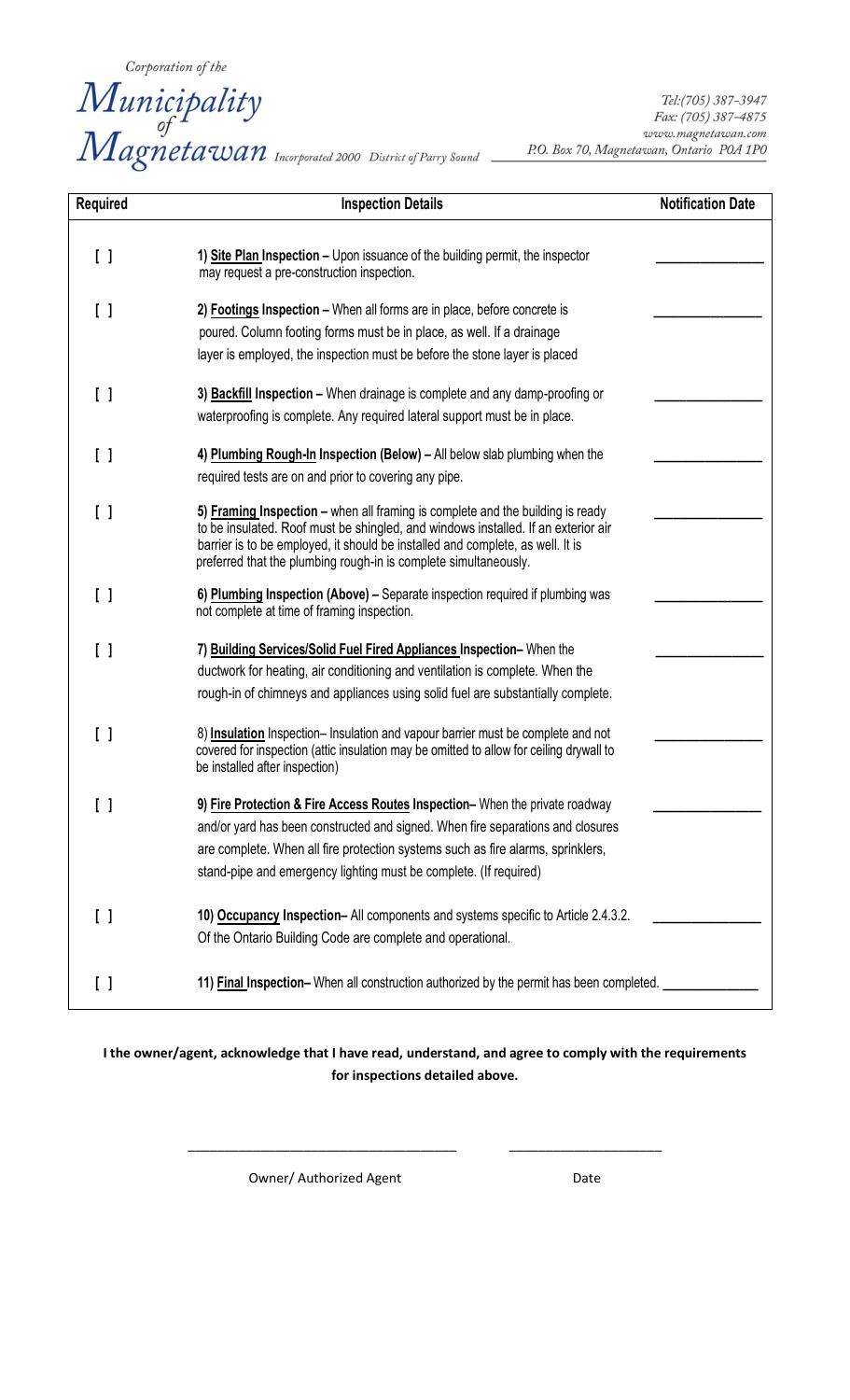### **Zoning Setbacks – Quick Reference Sheet**

### **Residential/Rural Zone**

| <b>Section</b> | Zone                                                                                                                                                                                                                                                                                                                                                               | Min. Lot<br>Area         | Min. Lot<br>Frontage | Min.<br><b>Front</b>   | Min.<br><b>Interior</b><br><b>Side</b> | Min<br><b>Exterior</b><br><b>Side</b> | Rear                             | <b>Max Lot</b><br>Coverage               | Max Hgt.<br><b>BLGS</b>          | Min<br><b>Ground</b><br><b>Floor Area</b>                                                                                                                                                                                                  | <b>Min Natural</b><br>Vegetation                                                                                                |  |
|----------------|--------------------------------------------------------------------------------------------------------------------------------------------------------------------------------------------------------------------------------------------------------------------------------------------------------------------------------------------------------------------|--------------------------|----------------------|------------------------|----------------------------------------|---------------------------------------|----------------------------------|------------------------------------------|----------------------------------|--------------------------------------------------------------------------------------------------------------------------------------------------------------------------------------------------------------------------------------------|---------------------------------------------------------------------------------------------------------------------------------|--|
| 4.1            | <b>RR</b>                                                                                                                                                                                                                                                                                                                                                          | 2.5 Acres<br>/ 1.0 Ha.   | 200 ft /<br>60.0m    | 50 ft /<br>15.0m       | 25 ft /<br>7.5 <sub>m</sub>            | 50 ft /<br>15.0m                      | 25 ft /<br>7.5m                  | 5%                                       | $35$ ft $/$<br>10.5m             | N/A                                                                                                                                                                                                                                        |                                                                                                                                 |  |
|                |                                                                                                                                                                                                                                                                                                                                                                    | <i>*Permitted Uses</i>   |                      |                        |                                        |                                       |                                  |                                          |                                  | -Single Family Dwelling -Home Occupation -Bed and Breakfast - Resource Management                                                                                                                                                          |                                                                                                                                 |  |
| 4.2            | <b>RS</b>                                                                                                                                                                                                                                                                                                                                                          | 2.5 Acres<br>$/ 1.0$ Ha. | 295 ft /<br>90.0m    | 50 ft /<br>15.0m       | 10 $ft/$<br>3.5 <sub>m</sub>           | 25 ft /<br>7.5m                       | $33$ ft $/$<br>10.0 <sub>m</sub> | 15%                                      | $35$ ft $/$<br>10.5 <sub>m</sub> | N/A                                                                                                                                                                                                                                        | 70 %                                                                                                                            |  |
|                |                                                                                                                                                                                                                                                                                                                                                                    |                          |                      | <i>*Permitted Uses</i> |                                        |                                       |                                  | -Single Family Dwelling -Home Occupation |                                  | *Note: Additional Dwelling is permitted with 180 Metres frontage on Lake Ahmic, Cecebe Lake or Magnetawan River                                                                                                                            |                                                                                                                                 |  |
| 4.3            | <b>RV</b>                                                                                                                                                                                                                                                                                                                                                          | 1 Acres /<br>0.4 Ha.     | 66 ft /<br>20.0m     | $20$ ft $/$<br>6.0m    | 10 ft $/$<br>3.0 <sub>m</sub>          | 20 ft /<br>6.0m                       | $25$ ft $/$<br>6.0m              | 20%                                      | $35$ ft $/$<br>10.5m             | N/A                                                                                                                                                                                                                                        |                                                                                                                                 |  |
|                | <i><b>*Permitted Uses</b></i>                                                                                                                                                                                                                                                                                                                                      |                          |                      |                        |                                        |                                       |                                  |                                          |                                  | -Single Family Dwelling -Home Occupation -Semi-Detached Dwelling - Duplex Dwelling - Converted Dwelling                                                                                                                                    |                                                                                                                                 |  |
| 4.4            | <b>RM</b>                                                                                                                                                                                                                                                                                                                                                          | 2.5 Acres<br>/ 1.0 Ha.   | 130 ft /<br>40.0m    | 20 ft /<br>6.0m        | 20 ft /<br>6.0m                        | $20$ ft $/$<br>6.0m                   | 25 ft /<br>7.5m                  | 30%                                      | $35$ ft $/$<br>10.5m             | N/A                                                                                                                                                                                                                                        |                                                                                                                                 |  |
|                | <i>*Permitted Uses</i>                                                                                                                                                                                                                                                                                                                                             |                          |                      |                        |                                        | <b>Dwelling - Apartment units</b>     |                                  |                                          |                                  | -Single Family Dwelling -Home Occupation -Semi-Detached Dwelling - Duplex Dwelling - Converted Dwelling -<br>*Note: Regulations for Retirement Homes: Opening space - 20% / Maximum size of Unit 1600 Sq ft / 150 sq m / Entrance at Grade | Four-Plex - Six Plex - Townhouse Dwelling - Retirement Community - Nursing Home - Seniors Residence - Retirement Home - Triplex |  |
| 4.5            | <b>RMH</b>                                                                                                                                                                                                                                                                                                                                                         | 2.5 Acres<br>/ 1.0 Ha.   | 330 ft /<br>100m     | 100 ft /<br>30.0m      | 25 ft /<br>7.5m                        | 50 ft /<br>15.0m                      | $25$ ft $/$<br>7.5m              | 5%                                       | $35$ ft $/$<br>10.5 <sub>m</sub> | N/A                                                                                                                                                                                                                                        |                                                                                                                                 |  |
|                | <i>*Permitted Uses</i><br>-Mobile Home - Community Center - Recreational/Commercial/Service Facilities accessory to Mobile home<br><b>Establishment. (Serve Mobile Home Community only)</b><br>*Note: Minimum Mobile Home Site Size - 2000 Sq Ft / 195 sq m<br>*Note: Not less than 10% of total area shall be devoted to common recreational area and facilities. |                          |                      |                        |                                        |                                       |                                  |                                          |                                  |                                                                                                                                                                                                                                            |                                                                                                                                 |  |
| 4.6            | <b>RU</b>                                                                                                                                                                                                                                                                                                                                                          | 25 Acres                 | 440 ft /             | 50 ft /                | 50 ft $/$                              | 50 ft /                               | 50 ft $/$                        | 25%                                      | $35$ ft $/$                      | N/A                                                                                                                                                                                                                                        |                                                                                                                                 |  |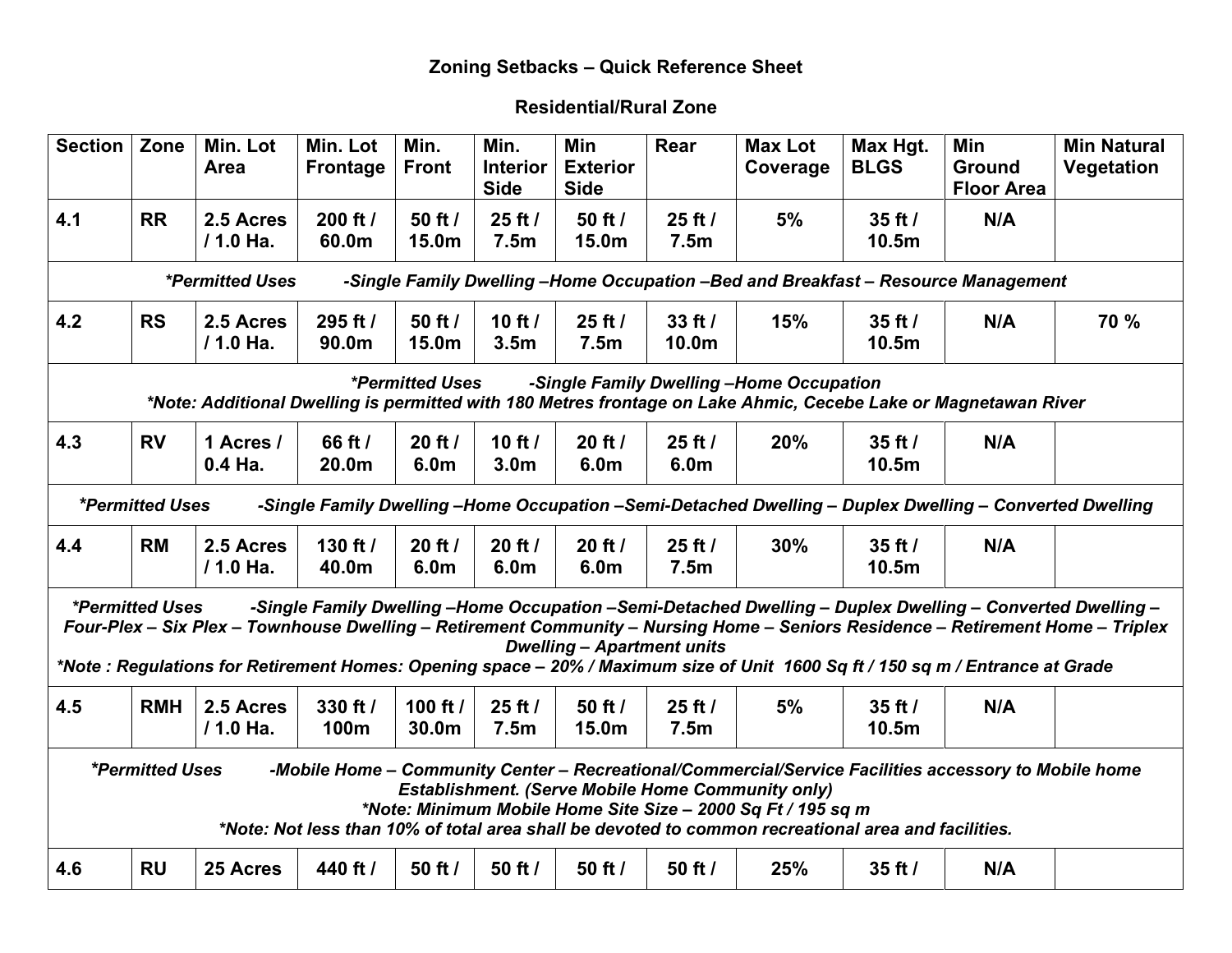|                        | ' 10 Ha | 134m | $15.0m$   15.0m | 15.0m | 15.0m | 10.5 <sub>m</sub> |                                                                                                                                                                                                                                     |  |
|------------------------|---------|------|-----------------|-------|-------|-------------------|-------------------------------------------------------------------------------------------------------------------------------------------------------------------------------------------------------------------------------------|--|
| <i>*Permitted Uses</i> |         |      |                 |       |       |                   | -Single Family Dwelling -Home Occupation -Home Industry -Semi-Detached Dwelling - Duplex Dwelling -<br>Cemetery - Farm -Farm Produce Outlet - Fire Hall - Golf Course - Group Home - Hunt Camp - Kennel - Logging - Lodging House - |  |

*Municipal/Provincial Office/Garage – Portable Asphalt/Concrete Batching Plant – Public Park – Resource management – Riding School/Stables – Veterinary Hospital.*

*\*Note: No Kennel shall be located within 400 ft / 120m of a residential dwelling on another lot.*

#### **Agricultural Zone**

| <b>Section</b>                                                                                                                                                                                                                                                                                                                                                                                             | Zone | Min. Lot<br><b>Area</b> | Min. Lot<br><b>Frontage</b>    | Min.<br><b>Front</b>             | Min.<br><b>Interior</b><br><b>Side</b> | Min<br><b>Exterior</b><br><b>Side</b> | Rear                         | <b>Max Lot</b><br>Coverage | Max Hgt.<br><b>BLGS</b>      | Min<br><b>Ground</b><br><b>Floor Area</b> | <b>Min Natural</b><br>Vegetation |
|------------------------------------------------------------------------------------------------------------------------------------------------------------------------------------------------------------------------------------------------------------------------------------------------------------------------------------------------------------------------------------------------------------|------|-------------------------|--------------------------------|----------------------------------|----------------------------------------|---------------------------------------|------------------------------|----------------------------|------------------------------|-------------------------------------------|----------------------------------|
| 4.7                                                                                                                                                                                                                                                                                                                                                                                                        | A    | 50 Acres<br>/ 20.0 Ha   | 445 ft /<br>135.0 <sub>m</sub> | $50$ ft $/$<br>15.0 <sub>m</sub> | 50 ft $/$<br>15.0 <sub>m</sub>         | 100 ft /<br>30.0 <sub>m</sub>         | 50 ft /<br>15.0 <sub>m</sub> | 5%                         | 40 ft /<br>12.0 <sub>m</sub> |                                           |                                  |
| <i>*Permitted Uses</i><br>- Farm - Farm Produce Outlet - Home Occupation - Home Industry - Kennel - Riding School/Stable - Veterinary<br>Hospital - Resource Management - Accessory Farm Dwelling on a Lot At least 75 Acres / 30 Ha.<br>*Note: No Kennel shall be located within 400 ft / 120m of a residential dwelling on another lot.<br>*Note: Specialized Farms must submit Nutrient Management Plan |      |                         |                                |                                  |                                        |                                       |                              |                            |                              |                                           |                                  |

#### **Commercial Zones**

| <b>Section</b> | Zone    | Min. Lot<br><b>Area</b> | Min. Lot<br><b>Frontage</b> | Min.<br><b>Front</b>         | Min.<br><b>Interior</b><br><b>Side</b> | Min<br><b>Exterior</b><br><b>Side</b> | Rear                             | <b>Max Lot</b><br>Coverage                                                  | Max Hgt.<br><b>BLGS</b>         | Min<br><b>Ground</b><br><b>Floor Area</b> | <b>Min Natural</b><br>Vegetation                                                                                                           |
|----------------|---------|-------------------------|-----------------------------|------------------------------|----------------------------------------|---------------------------------------|----------------------------------|-----------------------------------------------------------------------------|---------------------------------|-------------------------------------------|--------------------------------------------------------------------------------------------------------------------------------------------|
| 4.8            | CG      | 2.5 Acres<br>/ 1.0 Ha.  | 200 ft $/$<br>60.0m         | 50 ft /<br>15.0 <sub>m</sub> | $20$ ft $/$<br>6.0 <sub>m</sub>        | 50 ft $/$<br>15.0 <sub>m</sub>        | $33$ ft $/$<br>10.0 <sub>m</sub> | 50%                                                                         | $30$ ft $/$<br>9.0 <sub>m</sub> |                                           |                                                                                                                                            |
|                |         |                         |                             |                              |                                        |                                       |                                  | *Permitted Uses -See Zoning Bylaw 2001-26 Section 4.8.1 For Permitted uses. |                                 |                                           | *Note: Where a commercial use abuts any lot used for residential purposes, the minimum yard from the residential lot shall be 10 ft / 3.0m |
| 4.9            | $c_{V}$ | 1.0 acres<br>/ 0.4 Ha.  | 66 ft /<br>20 <sub>m</sub>  | $0$ ft /<br>0m               | 10 ft $/$<br>3.0 <sub>m</sub>          | $20$ ft $/$<br>6.0 <sub>m</sub>       | $33$ ft $/$<br>10.0 <sub>m</sub> | 50%                                                                         | $30$ ft $/$<br>9.0 <sub>m</sub> |                                           |                                                                                                                                            |
|                |         |                         | *Permitted Uses             |                              |                                        |                                       |                                  | -See Zoning Bylaw 2001-26 Section 4.9.1 For Permitted uses.                 |                                 |                                           |                                                                                                                                            |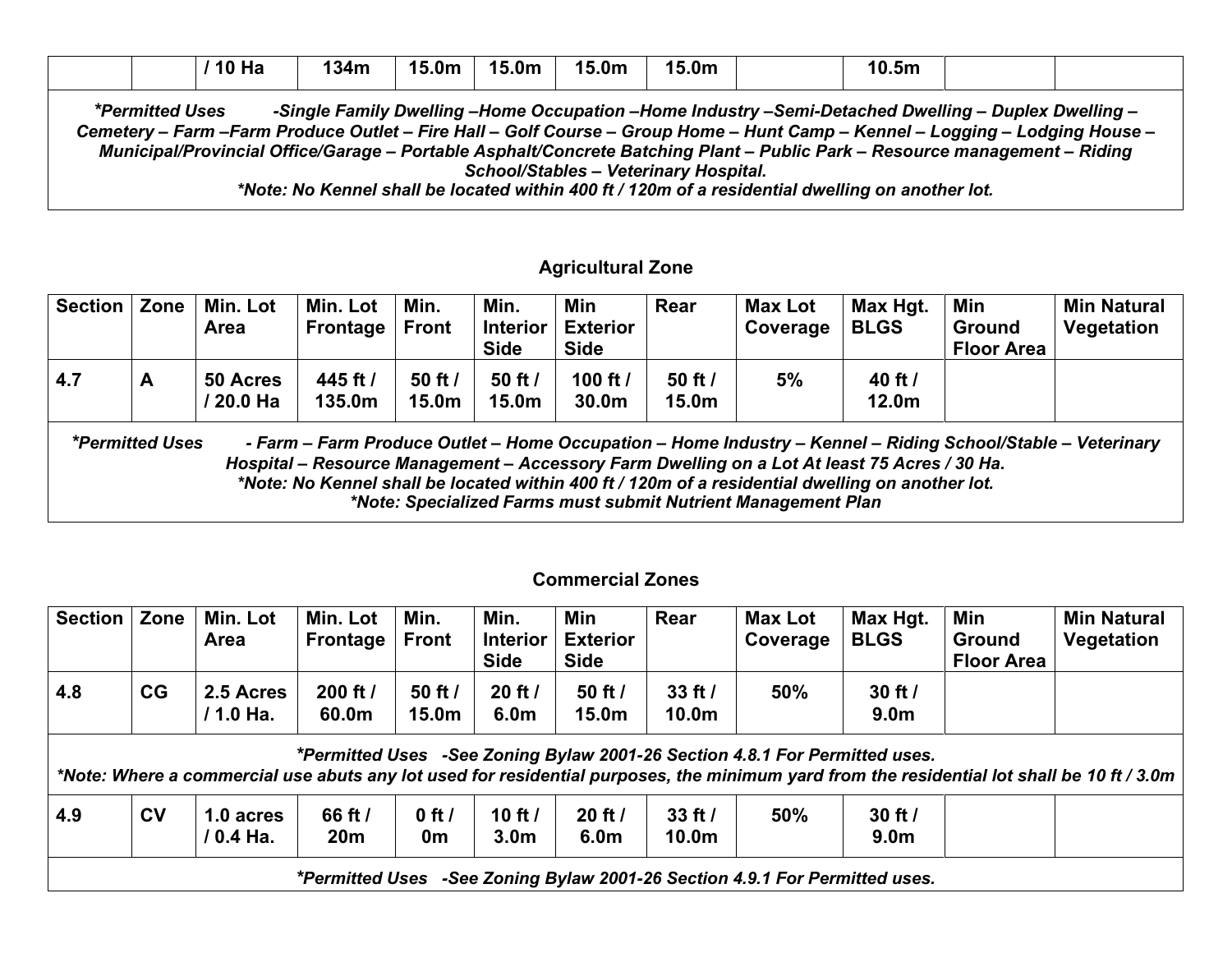|      |           |                          |                                |                    |                      |                                 |                                                |                                                                                                                                         | *Note: Where a commercial use abuts any lot used for residential purposes, the minimum yard from the residential lot shall be 10 ft / 3.0m |  |
|------|-----------|--------------------------|--------------------------------|--------------------|----------------------|---------------------------------|------------------------------------------------|-----------------------------------------------------------------------------------------------------------------------------------------|--------------------------------------------------------------------------------------------------------------------------------------------|--|
| 4.10 | <b>CT</b> | 4.0 Acres<br>$/ 1.6$ Ha. | 400 ft /<br>120.0 <sub>m</sub> | 100 $ft/$<br>30.0m | $50$ ft $/$<br>15.0m | 100 ft $/$<br>30.0 <sub>m</sub> | $50$ ft $/$<br>15.0m                           | 20%                                                                                                                                     | $30$ ft $/$<br>9.0 <sub>m</sub>                                                                                                            |  |
|      |           |                          |                                |                    |                      |                                 | *Note: Max Density 4 units Acre / 10 units Ha. | *Permitted Uses -See Zoning Bylaw 2001-26 Section 4.10.1 For Permitted uses.<br>*Note: Min Frontage on Waterbody 20 ft/unit / 6.0m/unit | See Zoning Bylaw 2001-26 Section 4.10.3 for Regulations for Camping, Cottage and Cabin Establishments.                                     |  |

#### **Industrial and Miscellaneous Zones**

| <b>Section</b> | Zone      | Min. Lot<br><b>Area</b>              | Min. Lot<br>Frontage | Min.<br><b>Front</b> | Min.<br><b>Interior</b><br><b>Side</b> | Min<br><b>Exterior</b><br><b>Side</b>            | Rear               | <b>Max Lot</b><br>Coverage                                                                                                                                                                                                             | Max Hgt.<br><b>BLGS</b>      | Min<br>Ground<br><b>Floor Area</b>                                                                                                                                                                                                                                            | <b>Min Natural</b><br>Vegetation                                                                                                               |
|----------------|-----------|--------------------------------------|----------------------|----------------------|----------------------------------------|--------------------------------------------------|--------------------|----------------------------------------------------------------------------------------------------------------------------------------------------------------------------------------------------------------------------------------|------------------------------|-------------------------------------------------------------------------------------------------------------------------------------------------------------------------------------------------------------------------------------------------------------------------------|------------------------------------------------------------------------------------------------------------------------------------------------|
| 4.11           | M1        | 2.5 Acres<br>/ 1.0 Ha.               | 300 ft /<br>90.0m    | 50 ft $/$<br>15.0m   | 20 ft /<br>6.0m                        | $33$ ft $/$<br>10.0m                             | 50 ft $/$<br>15.0m | 50%                                                                                                                                                                                                                                    | $33$ ft $/$<br>10.0m         |                                                                                                                                                                                                                                                                               |                                                                                                                                                |
|                |           |                                      |                      |                      |                                        |                                                  |                    | *Permitted Uses -See Zoning Bylaw 2001-26 Section 4.11.1 For Permitted uses.<br>*Note: Setback from High Water mark 400 ft / 120.0m<br>*Note: Industrial Lots abutting residential lot require a planting strip at least 33 ft / 10.0m |                              |                                                                                                                                                                                                                                                                               |                                                                                                                                                |
| 4.12           | <b>MX</b> | <b>15 Acres</b><br>/6.0 <sub>m</sub> | 625 ft /<br>190.0m   | 425 ft /<br>130.0m   | 400 ft /<br>120.0m                     | 425 ft /<br>130.0m                               | 400 ft /<br>120.0m |                                                                                                                                                                                                                                        |                              | <i>*Permitted Uses -See Zoning Bylaw 2001-26</i><br>Section 4.12.1 For Permitted uses.                                                                                                                                                                                        |                                                                                                                                                |
|                |           |                                      |                      |                      |                                        | or watercourse.                                  |                    |                                                                                                                                                                                                                                        |                              | *Note: No Pit, Quarry or the processing of sand, gravel or stone shall be located within 700 ft / 215.0m of abutting residential.<br>* Note: Industrial Lots abutting residential lot require a planting strip at least 50 ft / 15.0m along front and exterior side lot line. | *Note: No Pit, or Quarry shall be closer than 400 ft / 120.0m of an existing dwelling or 100 ft / 30.0m from municipal road allowance lot line |
| 4.13           | <b>MD</b> | 25 Acres<br>/ 10 Ha                  | 200 ft /<br>60.0m    | 200 ft /<br>60.0m    | 200 ft /<br>60.0m                      | 200 ft /<br>60.0m                                | 200 ft /<br>60.0m  | 35%                                                                                                                                                                                                                                    | 40 ft /<br>12.0 <sub>m</sub> |                                                                                                                                                                                                                                                                               | <i>*Permitted Uses -See</i><br>Zoning Bylaw 2001-26<br>Section 4.13.1 For<br><b>Permitted uses.</b>                                            |
|                |           |                                      |                      |                      |                                        | *Note: Setback from residential 1300 ft / 400.0m |                    | *Note: Setback from Municipal Road allowances and watercourse 1640 ft / 500.0m                                                                                                                                                         |                              |                                                                                                                                                                                                                                                                               |                                                                                                                                                |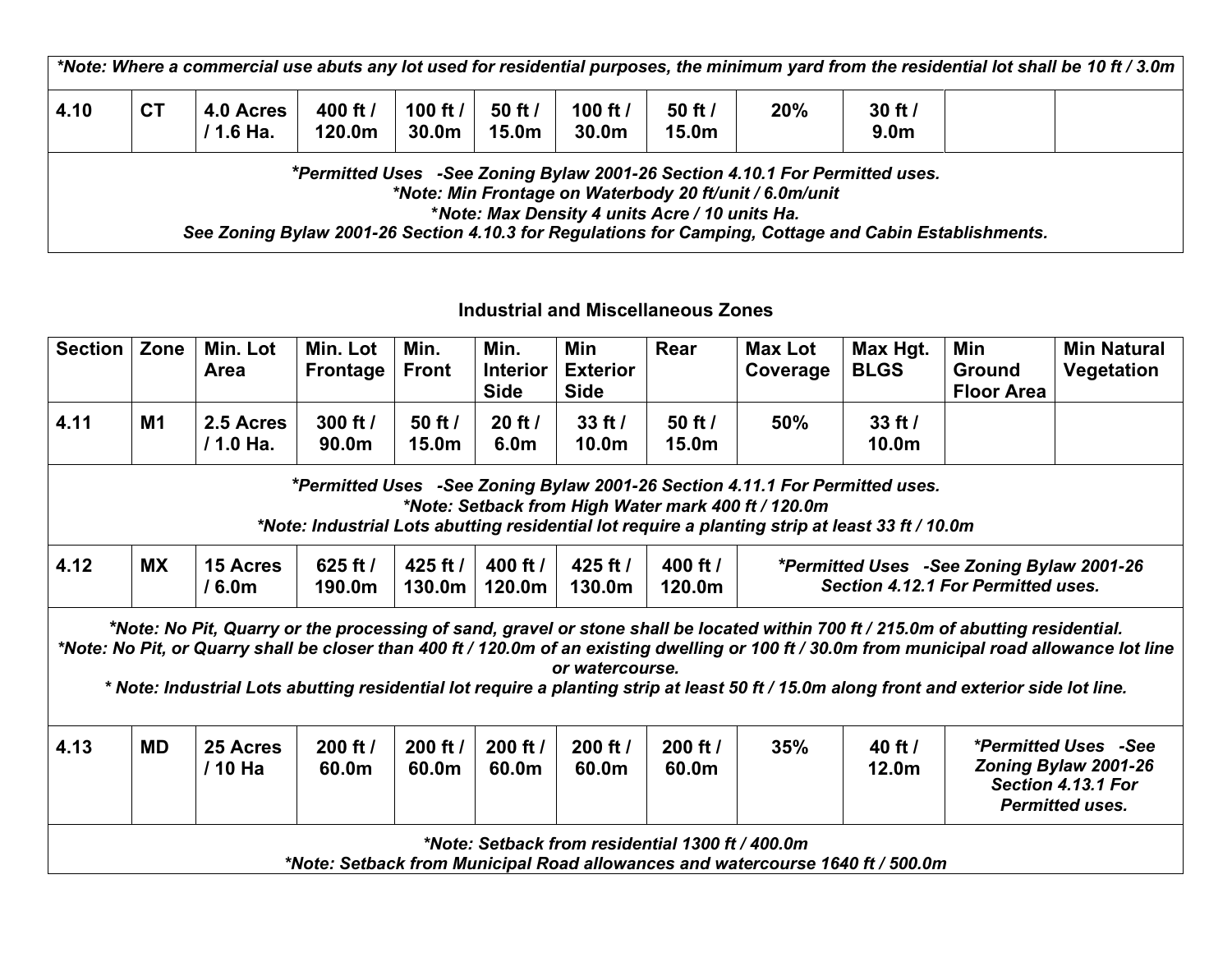|      |           |                         |                                 |                     |                               |                     |                                 |     | *Note: Landscaped open space of 20% with a planting strip of 50 ft / 15.0m abutting residential lot and a solid fence 10 ft / 3.0m high                                                                                                                                                                          |
|------|-----------|-------------------------|---------------------------------|---------------------|-------------------------------|---------------------|---------------------------------|-----|------------------------------------------------------------------------------------------------------------------------------------------------------------------------------------------------------------------------------------------------------------------------------------------------------------------|
| 4.14 |           | 1.2 Acres<br>$/ 0.5$ Ha | 100 ft $/$<br>30.0 <sub>m</sub> | $25$ ft $/$<br>7.5m | 10 ft $/$<br>3.0 <sub>m</sub> | $25$ ft $/$<br>7.5m | $25$ ft $/$<br>7.5 <sub>m</sub> | 35% | <i>*Permitted Uses -See Zoning Bylaw</i><br>2001-26 Section 4.14.1 For Permitted<br>uses                                                                                                                                                                                                                         |
|      |           |                         |                                 |                     |                               |                     |                                 |     | *Note: Minimum Landscaped Open Space of 10% with a 10 ft / 3.0m planting strip abutting residential zone.                                                                                                                                                                                                        |
| 4.15 | <b>OS</b> |                         |                                 |                     |                               |                     |                                 |     | *Permitted Uses - Public Park – Resource Management Activities – Accessory Marine Facility – Accessory Boathouse<br>* Note: No Building or Structures including accessory buildings or structures with the exception of pump houses and<br>buildings and structures for flood and erosion control are permitted. |
| 4.16 | <b>EP</b> |                         |                                 |                     |                               |                     |                                 |     | *Permitted Uses – Conservation – Resource Management Activities – Passive Public Parks.<br>*Note: No Building or Structures including accessory buildings or structures with the exception of pump houses and<br>buildings and structures for flood and erosion control are permitted.                           |

*\*Note: THIS PAGE IS FOR QUICK REFERENCE ONLY – PLEASE REFER TO ZONING BY-LAW 2001-26 FOR DETAILS AND ADDITIONAL EXCEPTIONS*

*\*Note: PLEASE REFER TO GENERAL PROVISIONS FOR SPECIAL SETBACKS ON WATER, ACCESSORY BUILDINGS AND DECKS*